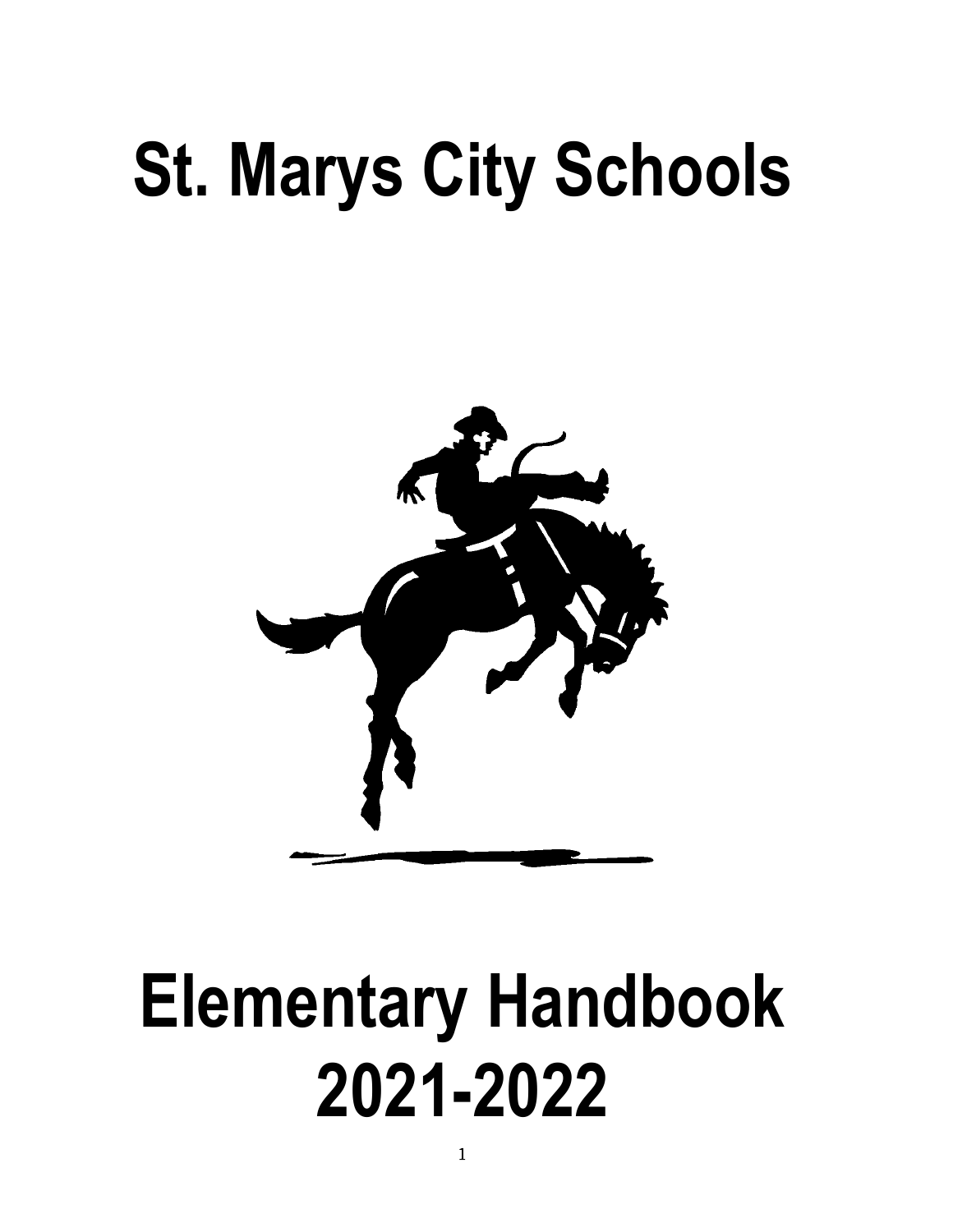## CALENDAR FOR 2021-2022 SCHOOL YEAR

| <b>Grading Periods</b><br><b>Special Days</b><br>1st GRADING PERIOD - AUG. 18 - OCT. 15 (K-12) |                |                         |                                                                                              |    |
|------------------------------------------------------------------------------------------------|----------------|-------------------------|----------------------------------------------------------------------------------------------|----|
|                                                                                                |                |                         |                                                                                              |    |
| Aug.                                                                                           | 16             | Mon.                    | General Teachers Meeting/Teacher Workday                                                     |    |
| Aug.                                                                                           | 17             | Tues.                   | <b>Teacher In Service Day</b>                                                                |    |
| Aug.                                                                                           | 18             | Wed.                    | First day of school                                                                          |    |
| Sept.                                                                                          | 6              | Mon.                    | Labor Day - No School                                                                        |    |
|                                                                                                |                |                         | 2nd GRADING PERIOD - OCT. 18 - DEC. 17 (K-12)                                                | 42 |
| Oct.                                                                                           | 22             | Fri.                    | Grade Card Distribution (K-12)                                                               |    |
| Nov.                                                                                           | 4              | Thurs.                  | Middle - 4:20-8:00 p.m. 6-8 Parent-Teacher Conferences                                       |    |
| Nov.                                                                                           | 11             | Thurs.                  | Middle - 4:20-8:00 p.m. 6-8 Parent-Teacher Conferences                                       |    |
| Nov.                                                                                           | 11             | Thurs.                  | High - 4:20-8:00 p.m. 9-12 Parent-Teacher Conferences                                        |    |
| Nov.                                                                                           | 15             | Mon.                    | Intermediate - 4:20-8:00 p.m. K-2 Parent-Teacher Conferences                                 |    |
| Nov.                                                                                           | 16             | Tues.                   | Primary - 4:20-8:00 p.m. 3-5 Parent-Teacher Conferences                                      |    |
| Nov.                                                                                           | 22             | Mon.                    | Primary - 4:20-8:00 p.m. 3-5 Parent-Teacher Conferences                                      |    |
| Nov.                                                                                           | 23             | Tues.                   | Intermediate - 4:20 - 8:00 p.m. K-2 Parent-Teacher Conferences                               |    |
| Nov.                                                                                           | 24             | Wed.                    | 8:00 a.m.-3:30 p.m. K-5 Parent-Teacher Conf./No School - K-5 pupils                          |    |
|                                                                                                | Nov. 25-26     | Th./Fri                 | Thanksgiving Vacation - No School                                                            |    |
| Nov.                                                                                           | 29             | Mon.                    | No School - K-12 pupils and staff                                                            |    |
|                                                                                                |                |                         | <u>3<sup>rd</sup> GRADING PERIOD – JAN. 3 - MAR. 11 (</u> K-12)                              | 47 |
|                                                                                                |                | Dec. 20-Jan.2 Mon./Fri. | Christmas Vacation - No School                                                               |    |
| Jan.                                                                                           | 3              | Mon.                    | <b>Return from Christmas Vacation</b>                                                        |    |
| Jan.                                                                                           | $\overline{7}$ | Fri.                    | Grade Card Distribution (K-12)                                                               |    |
| Jan.                                                                                           | 17             | Mon.                    | Martin Luther King Day - No School                                                           |    |
|                                                                                                | Feb. 18-21     | Fri./Mon.               | Presidents Day - No School (Staff and Students)                                              |    |
| Feb.                                                                                           | 22             | Tues.                   | High School Scheduling 4:30-7:30 p.m.                                                        |    |
|                                                                                                |                |                         | *February 18 and February 21 will be used as make up days if needed                          |    |
|                                                                                                |                |                         | 4 <sup>th</sup> GRADING PERIOD - MAR.14 - MAY 20 (K-12)                                      | 47 |
| Mar.                                                                                           | 18             | Fri.                    | Grade Card Distribution (K-12)                                                               |    |
| Apr.                                                                                           |                | 14-18 Thurs.-Mon.       | Spring Break - No School                                                                     |    |
| Apr.                                                                                           | 19             | Tues.                   | Return from Spring Break                                                                     |    |
| May                                                                                            | 20             | Fri.                    | Last day for pupils                                                                          |    |
| May                                                                                            | 23             | Mon.                    | <b>Teacher Work Day</b>                                                                      |    |
| May                                                                                            | 27             | Fri.                    | Grade Cards Mailed (K-12)                                                                    |    |
| May                                                                                            | 29             | Sun.                    | <b>Combined Baccalaureate-Commencement</b>                                                   |    |
| May                                                                                            | 30             | Mon.                    | <b>Memorial Day</b>                                                                          |    |
|                                                                                                |                |                         | *April 14, 18, May 23, 24, 25, 26, 27, 2022 may be used as make-up<br>(Policy 8210)<br>days. |    |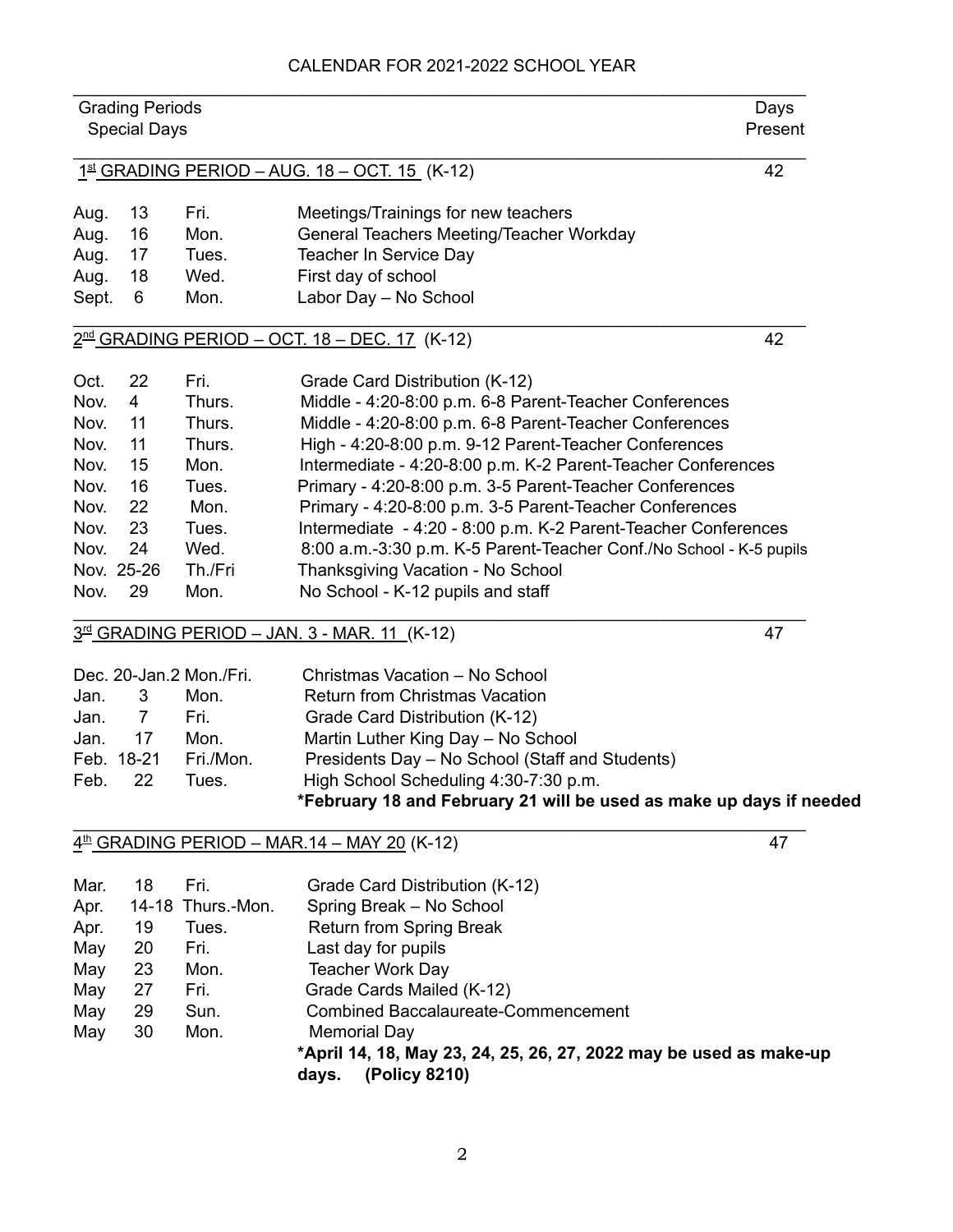## TABLE OF CONTENTS

District Mission/Forward School Hours Student Responsibility/ Student Well-Being Emergency Medical Authorization Medical Concerns Enrolling in School

• Scheduling/Assignment

Early Dismissal

**Immunizations** 

- Use of Medications
	- Prescription
	- Non-Prescription

District Policies

- Blood Borne Pathogens
- Control of Communicable Diseases
- Toxic and Asbestos Hazards

Students with Disabilities Protection and Privacy of Student Records Student Fines and Fees Student Fundraising Student Valuables Meal Service Safety and Security • Safety Drills

- Visitors
- Closings/Delays

Use of School Facilities/Equipment Lost and Found Use of Telephones

● Cellular Phones/ ECD's Advertisement of outside school Activities Grades/Academics

- Homework
- Field trips
- Grading Periods

Recognition of Student Achievement

● Honor Roll/Merit Roll

**Technology** 

● Technology Fee

● Computer Technology

Student Assessment Student Attendance at School Events **Attendance** Student Conduct Code **Discipline** 

● Formal ● Informal

Due Process Rights Interrogation and Removal from School Search and Seizure Student Expression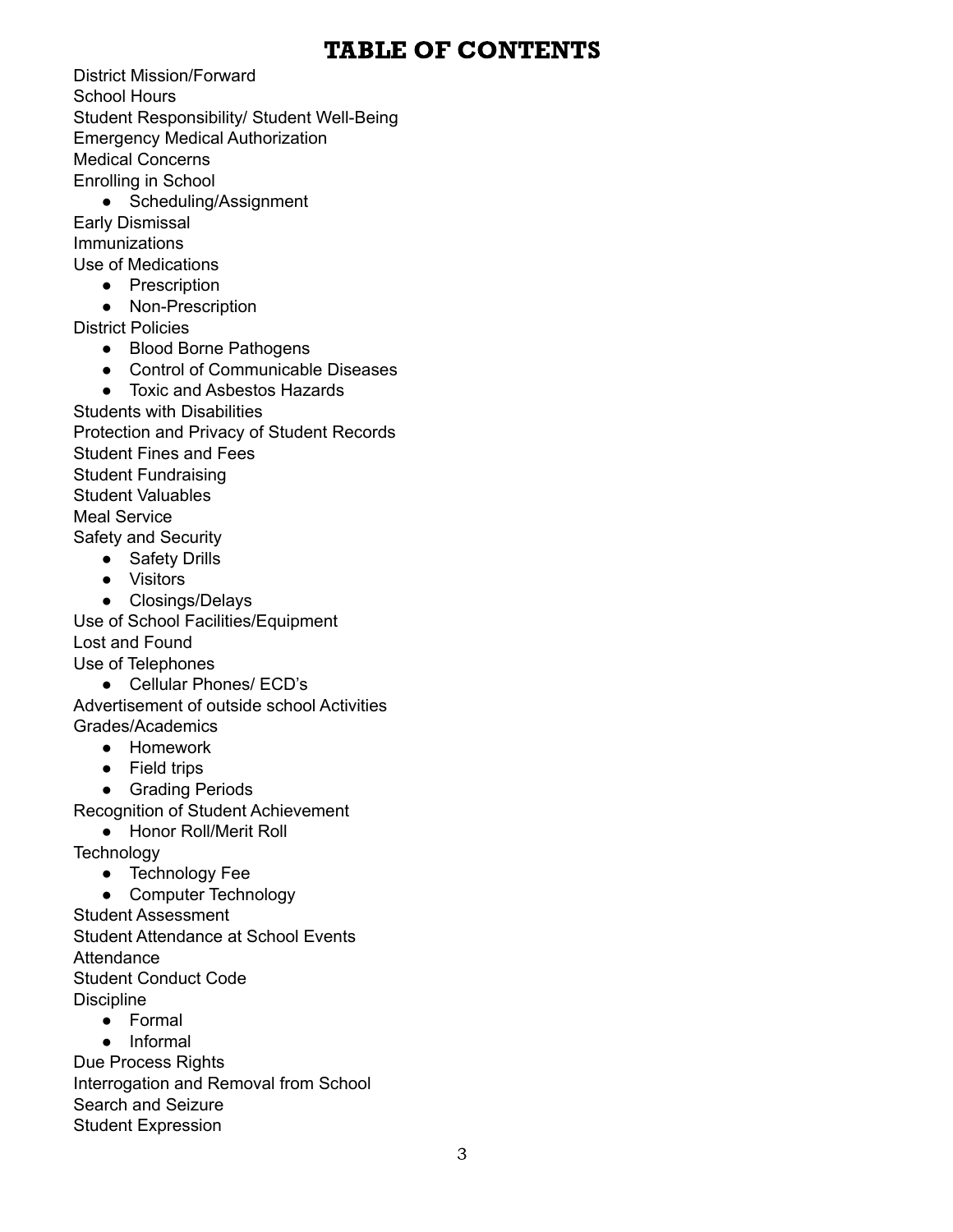## Elementary Dress/Grooming Bullying and Other Forms of Aggressive Behavior Student Services **Transportation**

- Bus Conduct
- Surveillance Camera Notice

Crisis Preparedness

NOTE: This Student/Parent Handbook is based in significant part on policies adopted by the Board of Education and on Administrative Guidelines developed by the Superintendent. Those Board Policies and Administrative Guidelines are incorporated by reference into the provisions of this Handbook. These documents are periodically updated in response to changes in the law and other circumstances. Therefore, there may have been changes to the documents reviewed in this Handbook since it was printed in the summer of 2008. If you have questions or would like more information about a specific issue or document, contact your school principal or you can access the document on the District's website: [www.smriders.net](http://www.smriders.net) by clicking on "Board Policies" and finding the specific policy or administrative guideline in the Table of Contents for that section.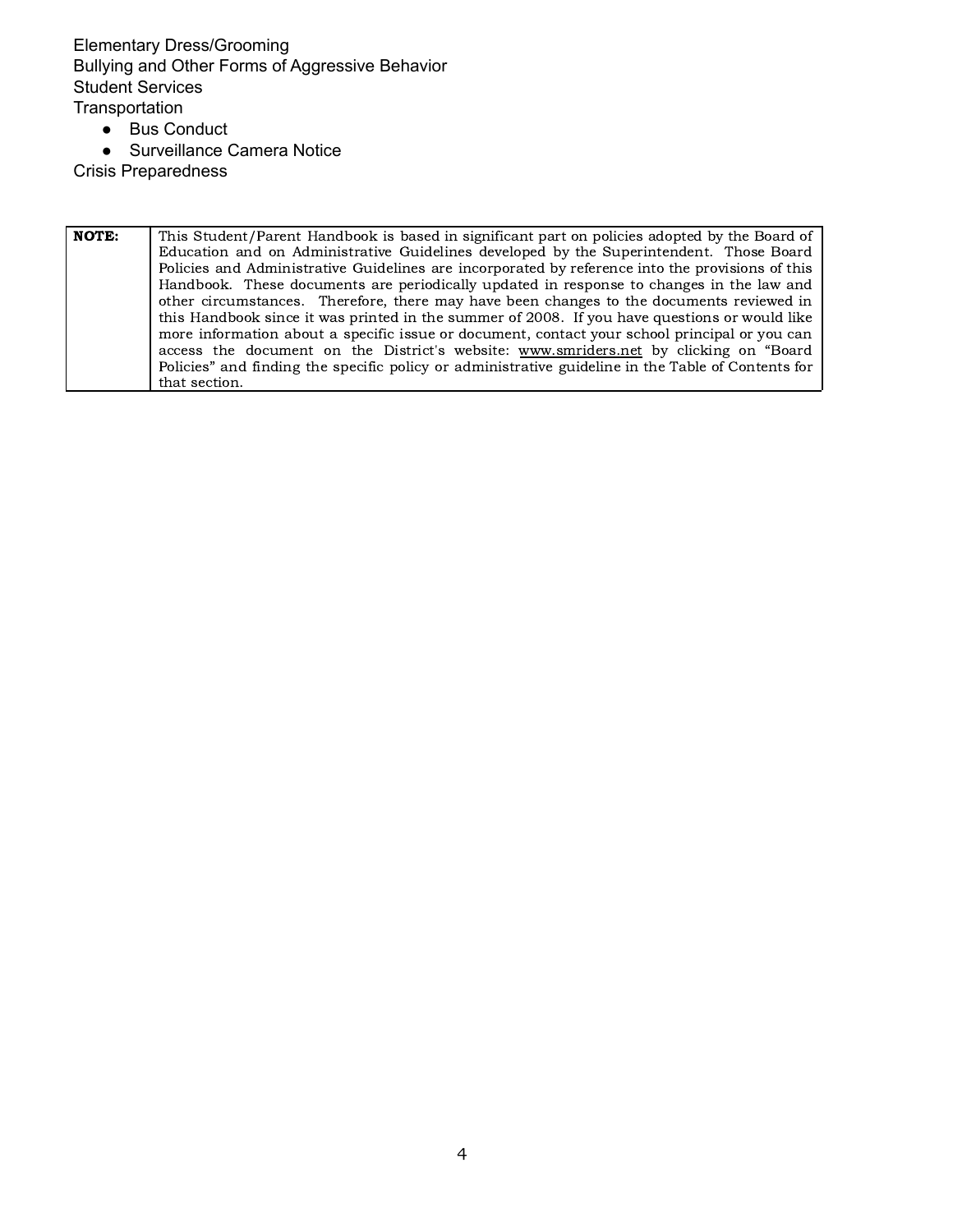## Student/Parent Handbook St. Marys City Elementary Schools

Welcome to St. Marys City Schools. The staff and I are pleased to have you as a student and will do our best to help make your experience here as enjoyable and successful as you wish to make it. To help provide a safe and productive learning environment for students, staff, parents and visitors, the Board of Education publishes this updated Student/Parent Handbook annually to explain students' rights, responsibilities and consequences for misbehavior.

Parents are encouraged to take a few minutes to review and discuss the information in this Handbook with their school-age children. Teachers will also review this Handbook with students at the beginning of the school year.

Thank you for taking the time to become familiar with the important information in this Handbook. If you have any questions, please contact your building principal.

Sue Sherman, Principal St. Marys East Primary School Phone: 419-394-2616 Email:sue.sherman@smriders.net Nick Hager, Principal, St. Marys West Intermediate School Phone: 419-394-2016

DISTRICT MISSION STATEMENT

The mission of St. Marys City Schools, a public school of excellence, is to guarantee a comprehensive education which meets the individual needs of all students and will equip them with skills and knowledge for life, utilizing a highly qualified staff, with up-to-date facilities, resources, and technology; giving students the guidance and support needed to meet their individual goals and plans in cooperation with parents and community.

## FORWARD

This student handbook was developed to answer many of the commonly asked questions that you and your parents may have during the school year and to provide specific information about certain board policies and procedures. This handbook contains important information that you should know. Please take time to become familiar with the following information and keep the handbook available for frequent reference by you and your parents. If you have any questions that are not addressed in this handbook, you are encouraged to talk to your teachers or the building Principal. It is to be used daily for the betterment of your responsibility and organizational skills.

## SCHOOL DAY

**School Hours:** St. Marys Primary School 8:40 -3:25, St. Marys Intermediate School 8:30 – 3:15. Dismissal procedures may begin prior to official dismissal time. Students are not to be on school grounds prior to 10 minutes before the start of school.

Phone Numbers:

Email: nick.hager@smriders.net

| St. Marys East Primary School:     | 419-394-2616 |
|------------------------------------|--------------|
| St. Marys West Intermediate School | 419-394-2016 |

## STUDENT RESPONSIBILITIES

The School's rules and procedures are designed to allow students to be educated in a safe and orderly environment. All students are expected to follow staff members' directions and to obey all school rules.

Students must arrive at school on time, prepared to learn and participate. If, for some reason, this is not possible, the student should seek help from school administration.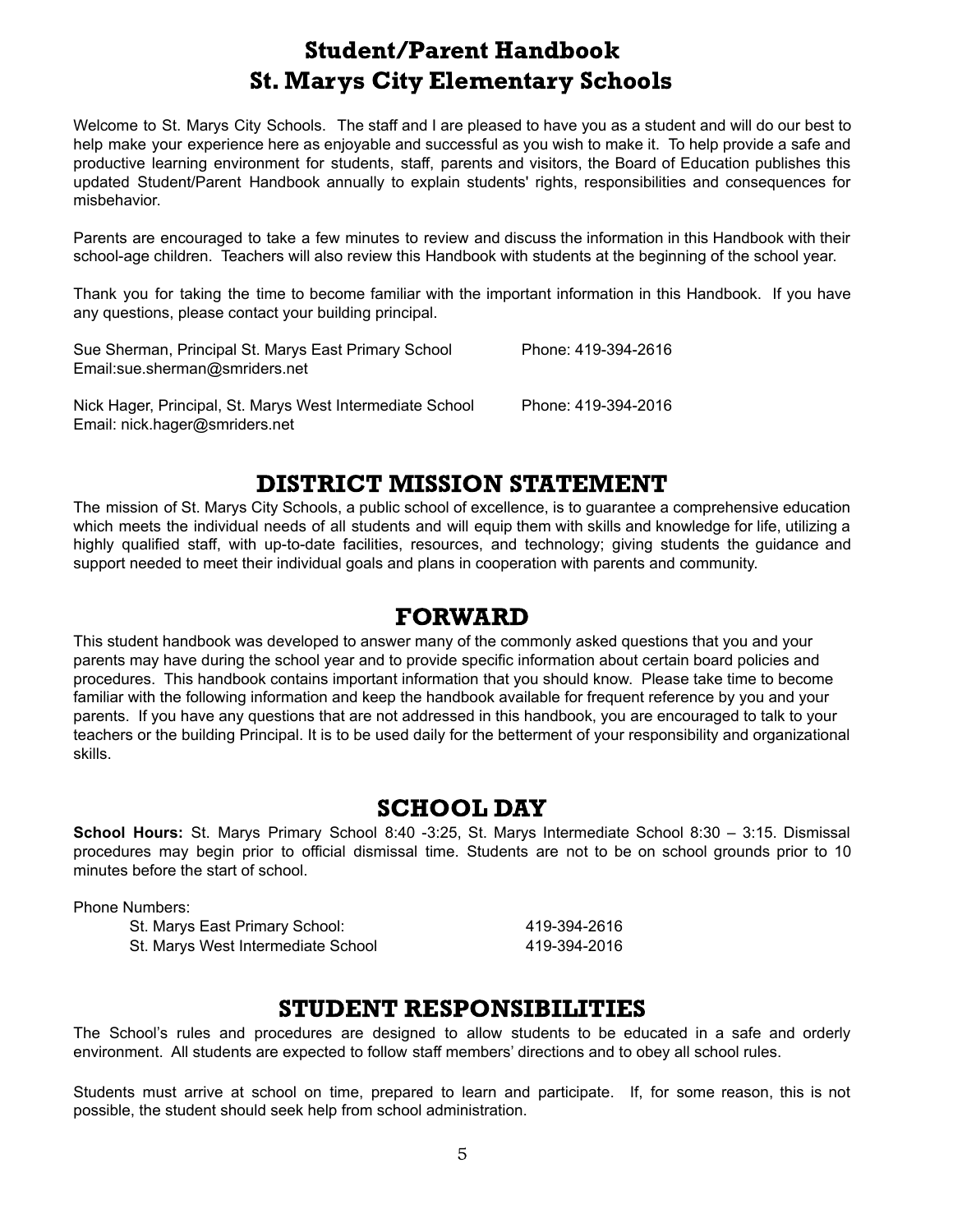## STUDENTWELL BEING

Student safety is the responsibility of both students and staff. Staff members are familiar with emergency procedures such as fire and tornado drills and accident reporting procedures. If a student is aware of any dangerous situation or accident, s/he must notify a staff person immediately.

## EMERGENCY MEDICAL AUTHORIZATION & MEDICAL **CONCERNS**

**Emergency Medical Treatment –** State law requires that every student have an Emergency Medical Form on file at school. These forms are sent home with your child on their first day of school. The form gives us permission and direction on "what to do in case of an emergency". Parents are responsible for informing the school of emergency medical treatment they desire for their child. This includes the name of the doctor(s) they wish to treat their child and the hospital they wish to care for their child in an emergency. If any changes are needed on the Emergency Medical Form throughout the year, parents must inform the school by phone or note. Also, students with specific health care needs should deliver written notice about such needs, along with physician documentation, to the School office.

**Illness or Injuries** – When your child becomes ill (vomiting, fever, or symptoms, of a communicable disease) or injured the school will contact you. Children who become ill at school can be better cared for at home by their parents. Parents, or the person designated by the parents who are contacted because of a child's illness are requested to pick up the child as soon as possible. The office staff must make positive identification of the adult taking the student home.

## ENROLLING IN THE SCHOOL

In general, State law requires students to enroll in the school district in which their parent or legal guardian resides, unless enrolling under St. Marys City Schools open enrollment policy; in which case, the appropriate paperwork must be completed and approved with St. Marys City Schools Director of Instruction.

A student must be five years old by August 1<sup>st</sup> to enroll in Kindergarten. New students in K-5 must enroll at the District Service Center, 1445 Celina Rd., St. Marys. The following information is required for enrollment:

- A state birth certificate
- Up-to-date immunization record
- Proof of residency with an exact address and emergency telephone number
- When appropriate custody papers or legal documents

Under certain circumstances, temporary enrollment may be permitted. In such cases, parents will be notified about documentation required to establish permanent enrollment.

In addition, if a new student resides in the District with a grandparent and is the subject of a: 1) power of attorney designating the grandparent as the attorney-in-fact; or 2) a caretaker authorization affidavit executed by the grandparent that provides the grandparent with authority over the care, physical custody, and control of the child, including the ability to enroll the child in school, consent in all school related matters, and discuss with the District the child's educational progress, the student's grandparent may enroll the child in school on a tuition-free basis. However, in addition to the above referenced documents that are typically required for enrollment, the grandparent must provide the District with a duly executed and notarized copy of a power of attorney or caretaker authorization affidavit.

A student who has been suspended or expelled by another public school in Ohio may be temporarily denied admission to the respective District's Elementary School during the period of suspension or expulsion even if that student would otherwise be entitled to attend school in the District. Likewise, a student who has been expelled or otherwise removed for disciplinary purposes from a public school in another state and the period of expulsion or removal has not expired, may be temporarily denied admission to the District's schools during the period of expulsion or removal or until the expiration of the period of expulsion or removal which the student would have received in the District had the student committed the offense while enrolled in the District. Prior to denying admission, however, the Superintendent shall offer the student an opportunity for a hearing to review the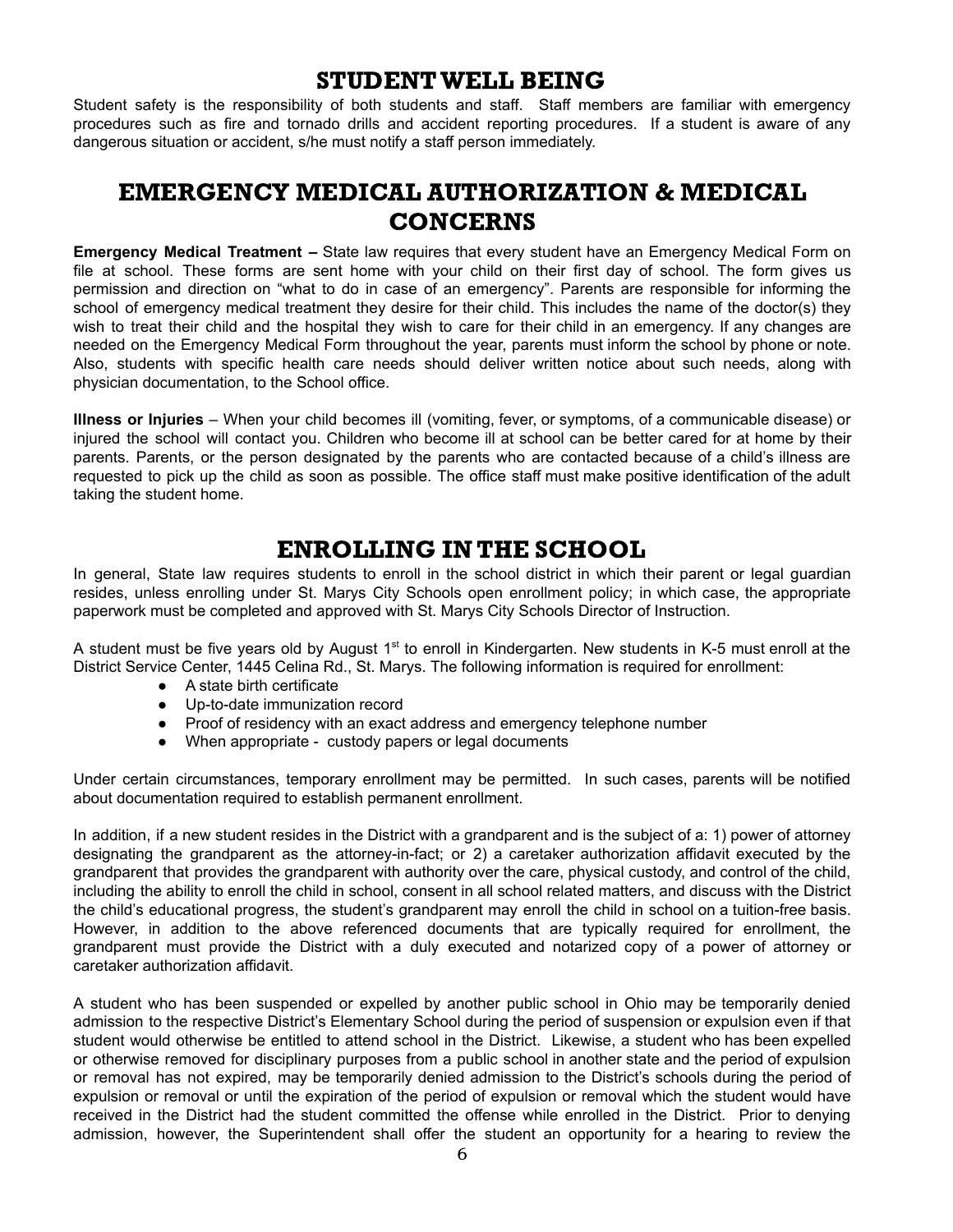circumstances of the suspension or expulsion and any other factors the Superintendent determines to be relevant.

## SCHEDULING AND ASSIGNMENT

The Principal will assign each student to the appropriate classroom and program. Any questions or concerns about the assignment should be discussed with the building Principal.

## EARLY DISMISSAL

No student will be allowed to leave school prior to dismissal time without either (a) a written request signed by the parent or guardian; or (b) the parent or guardian coming to the School office to request the release. No student will be released to a person other than a custodial parent(s) or guardian without permission by the custodial parent(s) or guardian.

When a parent telephones a request that a child be released early from school, the identity of the caller and any custodial arrangements should be confirmed before the child is permitted to leave.

Parents must notify the Principal about plans to transfer their child to another school. School records, including disciplinary records of suspension and expulsion, will be transferred to the new school within fourteen (14) days of the parents' notice or request.

## IMMUNIZATIONS

The Ohio Dept. of Health and the Ohio Dept. of Education, in accordance with Section 3313.671 Ohio Revised Code, has established the following minimum immunization requirements for school attendance:

**DPT/DTaP/DT/Td** – *Kindergarten:* 5 doses of DTaP, DTP, or DT or any combination, if the fourth dose was administered prior to the 4<sup>th</sup> birthday.

**IPV or OPV** – *Kindergarten*: 4 doses if a combination of OPV or IPV was administered. 4 doses of all OPV or all IPV is required if the third dose of either vaccine was administered prior to the 4 th birthday. *Grades 1-12*: 3 doses of OPV or IPV or any combination of OPV or IPV.

**MMR** – 2 doses

**Hepatitis B** – *Kindergarten – 7 th grade*: 3 doses

**Varicella** –– 2 Doses of Varicella (chickenpox) vaccine must be administered prior to the start of kindergarten.

The required immunizations can be waived if a medical contradiction exists: a physician's written statement is required. Objection on religious or philosophical grounds is a valid exception only when a written statement to this effect is signed by a parent/guardian. For the safety of all students, the school principal may remove a student from school or establish a deadline for meeting State requirements if a student does not have the necessary immunizations or authorized waiver. Any questions about immunizations or waivers should be directed to the building Principal.

## USE OF MEDICATIONS

Students who must take prescribed medication during the school day, must comply with the following guidelines:

- A. Parents should determine with the counsel of their child's physician whether the medication schedule can be adjusted to avoid administering medication during school hours.
- B. The appropriate form must be filed with the respective building before the student will be allowed to begin taking any medication during school hours or to use an inhaler to self-administer asthma medication. These forms can be found at [www.smriders.net](http://www.smriders.net) under Board Policies. Such forms must be filed annually and as necessary for any change in the medication.
- C. All medications must be registered with the Principal's office and must be delivered to school in the original containers in which they were dispensed by the prescribing physician or licensed pharmacist, labeled with the date, the student's name, and the exact dosage to be administered.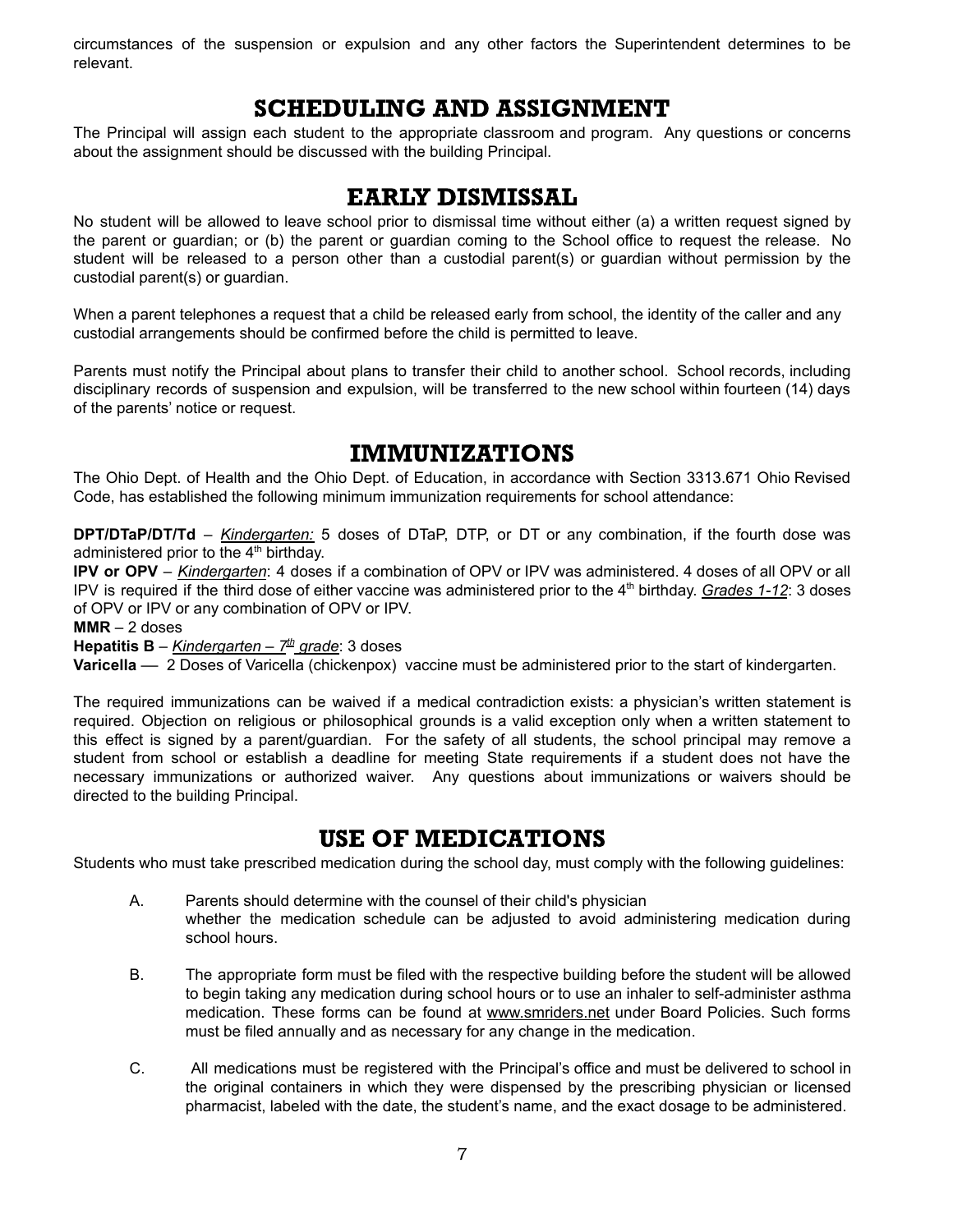- D. Students may not bring medication to school. Students may carry emergency medications for allergies and/or reactions, or asthma inhalers during school hours. Students are strictly prohibited from transferring emergency medication or inhalers to any other student for their use or possession.
- E. If, for supportable reasons, the Principal wishes to discontinue the privilege of a student self-administering a medication, except for the possession and use of asthma inhalers, the parent(s) shall be notified of the decision in sufficient time for an alternative means of administration to be established.
- F. Any unused medication unclaimed by the parent will be destroyed by school personnel when a prescription is no longer to be administered or at the end of a school year.
- G. The parents shall have sole responsibility to instruct their child to take the medication at the scheduled time.
- H. The Elementary School office will maintain a log noting the personnel designated to administer medication, as well as the date and the time of day that administration is required. This log will be maintained along with the prescriber's written request and the parent's written release.

## Non-prescribed (Over-the-Counter) Medications

No staff member will dispense non-prescribed, over-the-counter (OTC) medication to any student without prior parent authorization. Parents may authorize the administration of a non-prescribed medication on forms that are available from the Principal's Office or at www.smriders.net under Board Policies. Physician authorization is not required in such cases.

If a student is found using or possessing a non-prescribed medication without parent authorization, the student will be brought to the School office while the student's parents are contacted for authorization. The medication will be confiscated until written authorization is received.

Any student who distributes medication of any kind or who is found in possession of unauthorized medication is in violation of the School's Code of Conduct and will be disciplined in accordance with the drug-use provision of the Code.

A student may possess and use a metered dose inhaler or a dry powder inhaler to alleviate asthmatic symptoms or before exercise to prevent the onset of asthmatic symptoms, at school or at any activity, event, or program sponsored by or in which the student's school is a participant if the appropriate form is completed and on file in the Principal's Office.

A student who is authorized to possess and use a metered dose or dry powder inhaler may not transfer possession of any inhaler or other medication to any other student.

## POLICIES

Policies on the following conditions are St. Marys City Schools Board Policy and are explained in detail at [www.smriders.net](http://www.smriders.net) under "Board Policies":

- Control of Bloodborne Pathogens
- Control of casual-contact communicable diseases
- Control of non-casual-contact communicable diseases

## PREPAREDNESS FOR TOXIC AND ASBESTOS HAZARDS

The School is concerned for the safety of students and attempts to comply with all Federal and State Laws and Regulations to protect students from hazards that may result from industrial accidents beyond the control of school officials or from the presence of asbestos materials used in previous construction. A copy of the School District's Preparedness for Toxic Hazard and Asbestos Hazard Policy and asbestos management plan will be made available for inspection at the board offices upon request.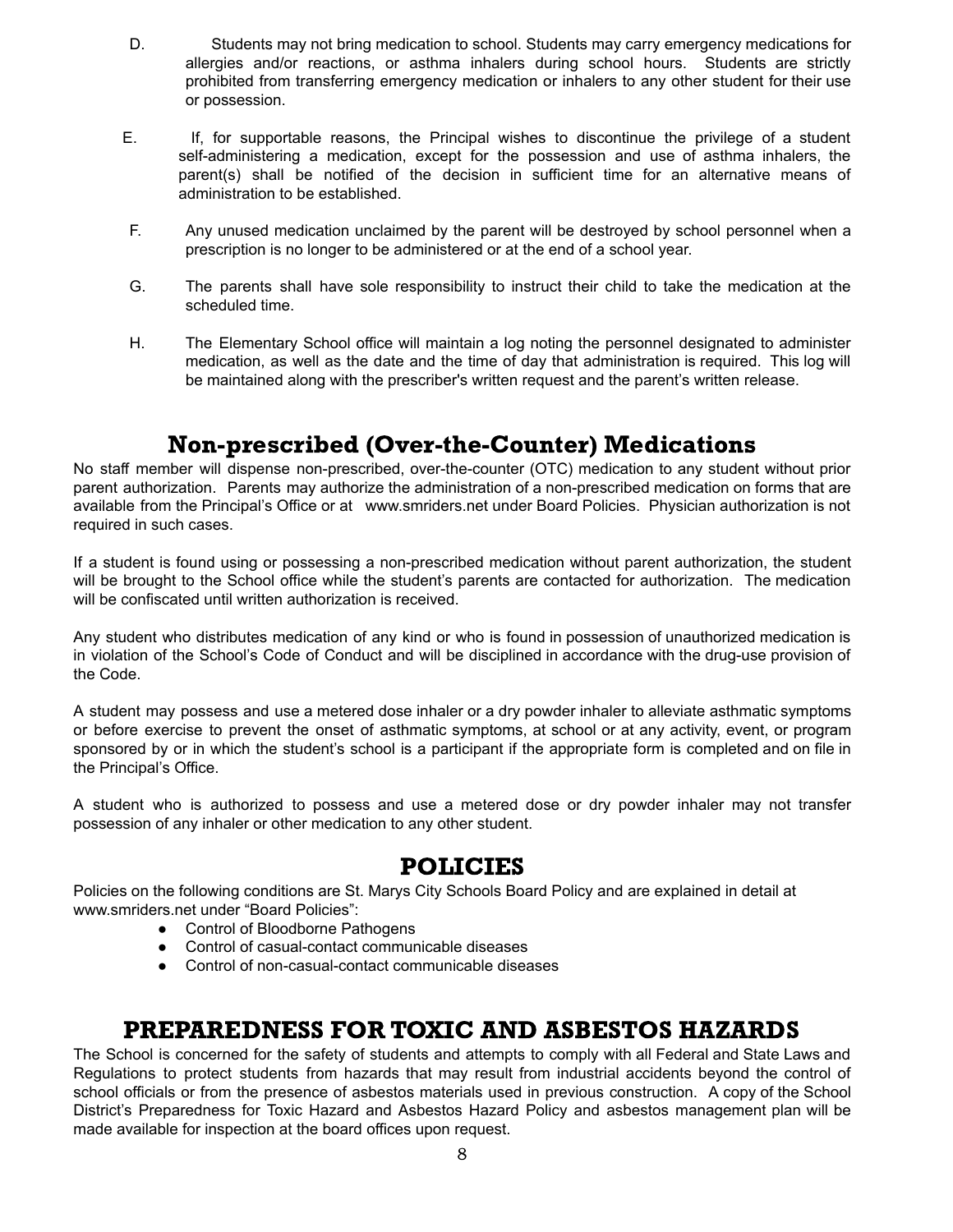## STUDENTSWITH DISABILITIES

The Americans with Disabilities Act (A.D.A.) and Section 504 of the Rehabilitation Act prohibit discrimination against persons with a disability in any program receiving Federal financial assistance. This protection applies not just to students, but to all individuals who have access to the District's programs and facilities.

The law defines a person with a disability as anyone who:

- A. Has a mental or physical impairment that substantially limits one or more major life activities;
- B. Has a record of such an impairment; or
- C. Is regarded as having such an impairment.

The District has specific responsibilities under these two laws, which include identifying, reviewing and, if the child is determined to be eligible, affording access to appropriate educational accommodation.

Additionally, in accordance with State and Federal mandates, the District seeks out, assesses and appropriately services students with disabilities. Staff members use a comprehensive child study process to systematically screen, assess and, if appropriate, place students in special education and related services. Students are entitled to a free appropriate public education in the "least restrictive environment."

A student can access special education and related services through the proper evaluation procedures. Parent involvement in this procedure is important and required by Federal (IDEIA) and State law. Contact your school's building principal, to inquire about evaluation procedures and programs.

## PROTECTION AND PRIVACY OF STUDENT RECORDS

The School District maintains many student records including both directory information and confidential information.

Directory information includes:

Directory information can be provided upon request to any individual, other than a for profit organization, even without the written consent of a parent. Parents may refuse to allow the Board to disclose any or all of such "directory information" upon written notification to the Board. For further information about the items included within the category of directory information and instructions on how to prohibit its release you may wish to consult the Board's annual *Family Education Rights and Privacy Act* (FERPA) or the U.S. Department of Education. If you wish to file a FERPA complaint contact the Family Policy Compliance Office of the U.S. Department of Education at 400 Maryland, Avenue SW, Washington, D.C. 20202-4605.

Other than directory information, access to all other student records is protected by FERPA and Ohio law. Except in limited circumstances as specifically defined in State and Federal law, the School District is prohibited from releasing confidential education records to any outside individual or organization without the prior written consent of the parents.

Confidential records include test scores, psychological reports, behavioral data, disciplinary records, and communications with family and outside service providers.

Students and parents have the right to review and receive copies of all educational records. Costs for copies of records may be charged to the parent. To review student records please provide a written notice identifying requested student records to the child's building principal. You may then obtain the records requested at the discretion of the building principal.

Parents and adult students have the right to amend a student record when they believe that any of the information contained in the record is inaccurate, misleading or violates the student's privacy. A parent or adult student must request the amendment of a student record in writing and if the request is denied, the parent or adult student will be informed of his/her right to a hearing on the matter.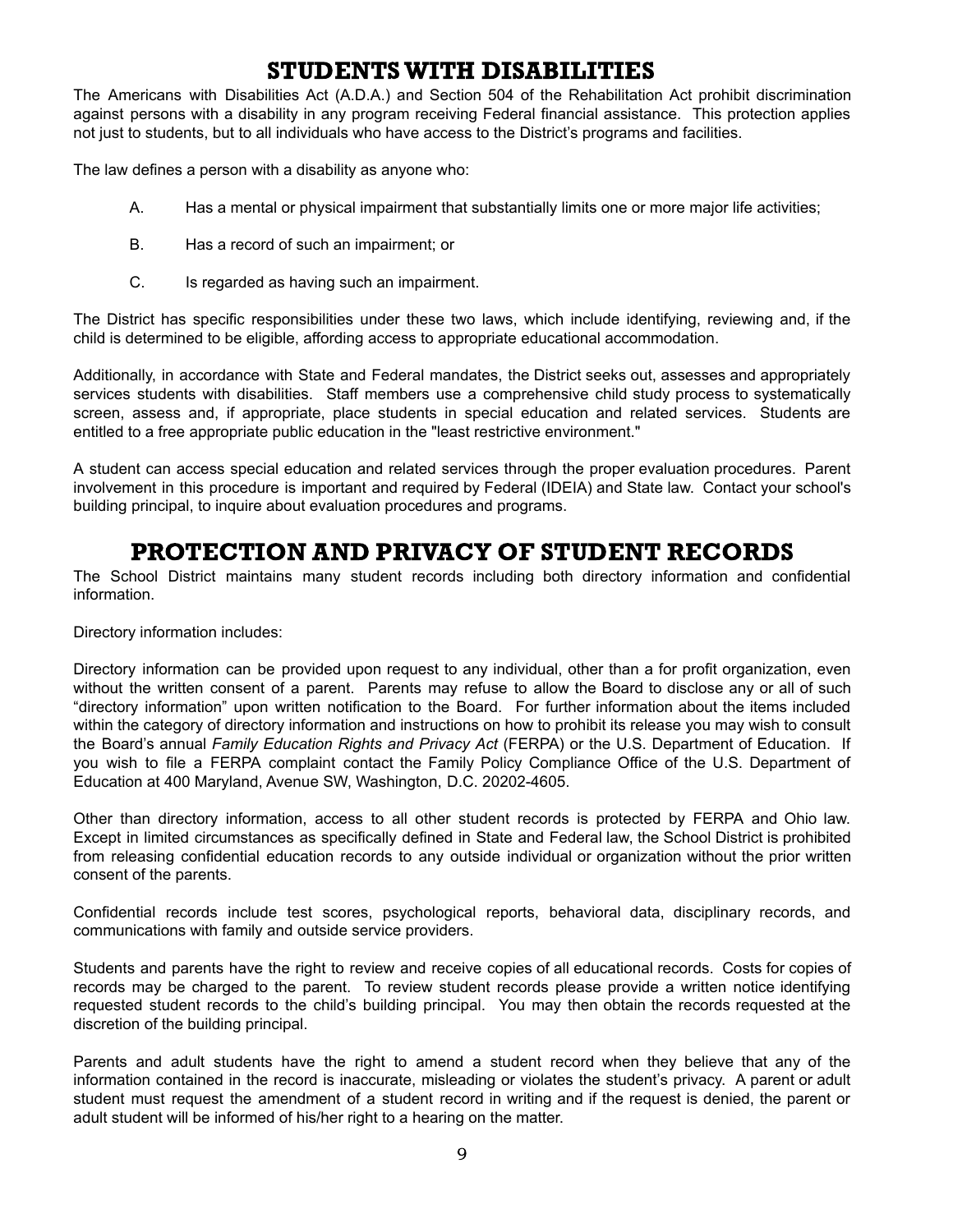## STUDENT FEES AND FINES

Student workbooks and other consumable materials are available and supplied at school. Fees will be assessed based on the cost of these materials. Fees not paid by the end of the school year will be placed on an account at the district's central office. Students will be responsible for the textbooks issued at the beginning of the year. Normal wear and tear of textbooks is expected, however, students will be assessed for excessive damage. Students will also be assessed the replacement cost of lost textbooks and library books

Charges may also be imposed for loss, damage or destruction of school apparatus, equipment, musical instruments, library materials, textbooks and for damage to school buildings or property. Students using school property and equipment can be fined for excessive wear and abuse of the property and equipment.

At the conclusion of the 1<sup>st</sup> semester, students with outstanding fees will not be permitted to purchase any extra, non curricular items the school may offer. Examples of these include, but are not limited to, Spring Pictures, Books or other items from commercial flyers distributed at school or school book fairs, Memory Books, Tee-Shirts sold through the elementary. This is not an all inclusive list, but a list of common items purchased through school. In addition, parents wishing to chaperone a field trip where an admission is charged will only be able to chaperone if their child's fees are paid in full.

If your check/payment is returned to us unpaid for non-sufficient funds (NSF) your account will be debited electronically for both the face amount of the check plus applicable return check and collection fees by eCollect, LLC.

## STUDENT FUNDRAISING

Students participating in school-sponsored groups and activities may solicit funds from other students, staff members, and members of the community in accordance with school guidelines. The following general rules apply to all fundraisers:

- Students involved in the fundraiser must not interfere with students participating in other activities when soliciting funds.
- Students may not participate in a fundraising activity for a group in which they are not members without the approval of the counselor.
- Students should not participate in fundraising activities off school property without proper supervision by approved staff or other adults.
- Students should not engage in house-to-house canvassing for any fundraising activity.
- Students should not participate in a fund-raising activity conducted by a parent group, booster club, or community organization on school property without the approval of the Principal.

Students may not sell any item or service in school without the prior approval of the Principal. Violation of this policy may lead to disciplinary action.

## STUDENTVALUABLES

Students should not bring items of value to school. Items such as jewelry, expensive clothing, electronic equipment, and the like, are tempting targets for theft and extortion. The School will not be liable for any loss or damage to personal valuables.

## MEAL SERVICE

The School participates in the National School Lunch Program and makes lunches available to students for a fee. Students may also bring their own lunch to school to be eaten in the School's cafeteria. It is important to keep in mind the following for the Elementary School meal program:

- St. Marys City Schools uses an electronic debit card system for student lunch accounts. Any amount of money may be deposited into your child's lunch account, as it works similarly as a debit card.
- Please send lunch money (checks are safer) in a sealed envelope marked with the child's name.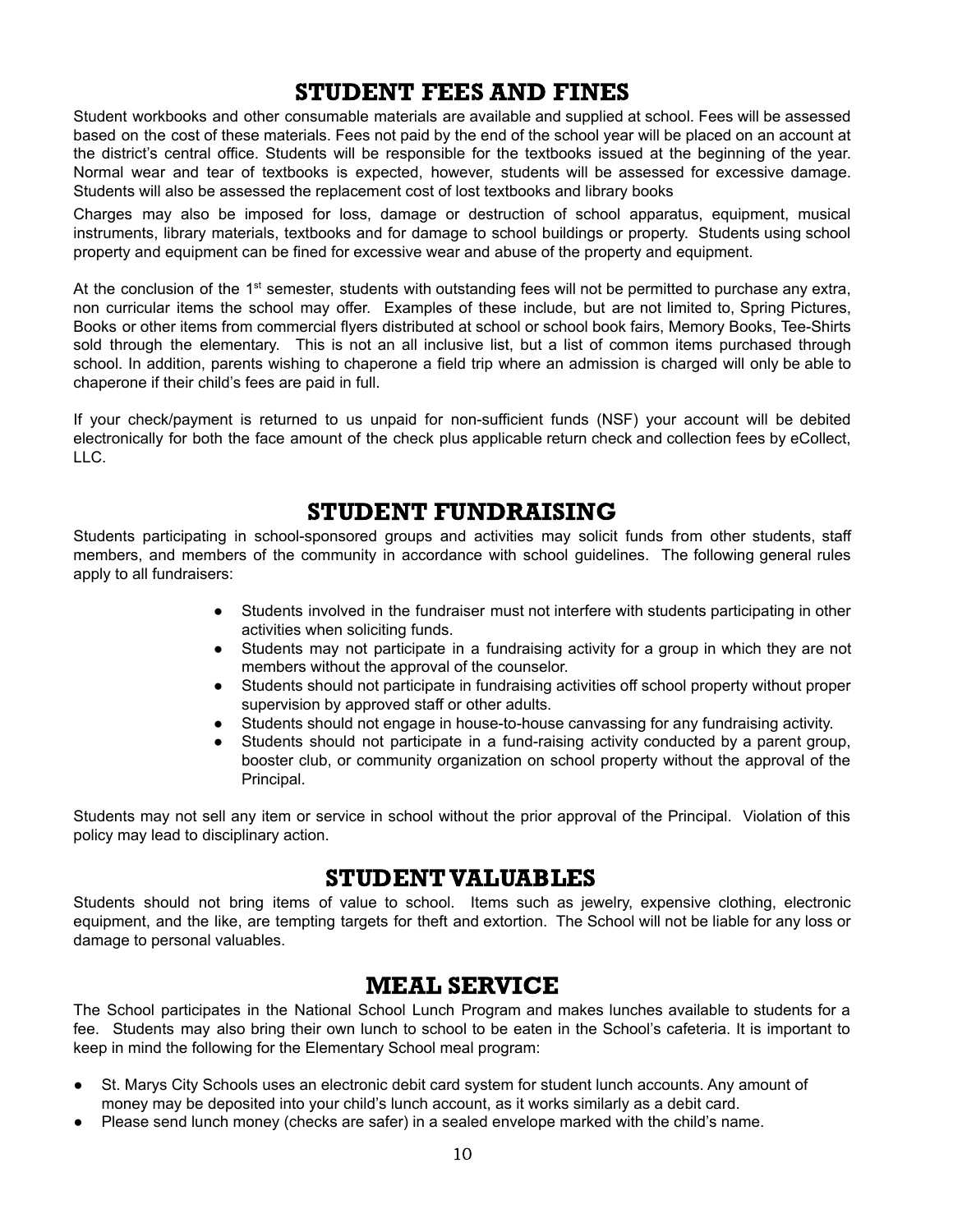- Please keep track of your child's account. Student account status is given to teachers only once per week.
- "Charges" to the lunch account **are strongly discouraged**. Students are not permitted to charge more than two lunches. After two charges (students are given an account warning slip if a charge is necessary), your child will receive a peanut butter sandwich and milk (or they may bring a sack lunch from home) until the account is balanced.
- In grades 1-5, breakfast will be available starting the first day of school. Then after four-six weeks, breakfast will be available to kindergarten students.
- No "Fast Food" should be brought into the cafeteria during school lunch.
- According to USDA regulation, students who require a substitution for milk will need to provide a note from a physician stating that the milk allergy is a life threatening matter.

| <b>Price Chart</b>             |         |                 |
|--------------------------------|---------|-----------------|
| Lunch:                         | Per Day | <b>Per Week</b> |
| Regular Price (includes milk)  | \$2.35  | \$11.75         |
| Reduced Price (if qualified)   | \$0.40  | \$2.00          |
| Milk (if purchased separately) | \$0.50  | \$2.50          |
| <b>Breakfast:</b>              |         |                 |
| <b>Regular Price</b>           | \$1.35  | \$6.75          |
| Reduced Price (if qualified)   | \$0.30  | \$1.50          |

If your check/payment is returned to us unpaid for non-sufficient funds (NSF) your account will be debited electronically for both the face amount of the check plus applicable return check and collection fees by eCollect, LLC.

Applications for the School's Free and Reduced-Priced Meal program are distributed to all students. If a student does not receive an application form and believes she/he is eligible, contact the elementary school office.

"In accordance with Federal Law and US Department of Agriculture policy, this institution is prohibited from discriminating on the basis of race, color, national origin, sex, age, or disability. To file a complaint of discrimination, write USDA, Director, Office of Adjudication, 1400 Independence Avenue, SW, Washington, D.C. 20250-9410 or call toll free (866)632-9992 (Voice). Individuals who are hearing impaired or have speech disabilities may contact USDA through the Federal Relay Service at (800)877-8339; or (800)845-6136 (Spanish). USDA is an equal opportunity provider and employer".

## SAFETY AND SECURITY

- A. All visitors must report to the office and present a valid ID when they arrive at school.
- B. All visitors are given and required to wear a building pass while they are in the building.
- C. Staff are expected to question people in the building whom they do not recognize and who are not wearing a building pass, and to question people who are "hanging around" the building after hours.
- D. Students and staff are expected to immediately report to a teacher or administrator any suspicious behavior or situation that makes them uncomfortable.
- E. All outside doors are locked during the school day, except the front entrance doors.
- F. Portions of the building that will not be needed after the regular school days are closed off.
- G. All District employees are to wear photo-identification badges while in District schools and offices or on District property.
- H. In order to promote student and staff safety, and deter unauthorized access and destructive acts (e.g. theft and vandalism), the Board of Education authorizes the use of video surveillance and electronic monitoring equipment on school property, and in school buildings and school buses. Information obtained through video surveillance/electronic monitoring may be used to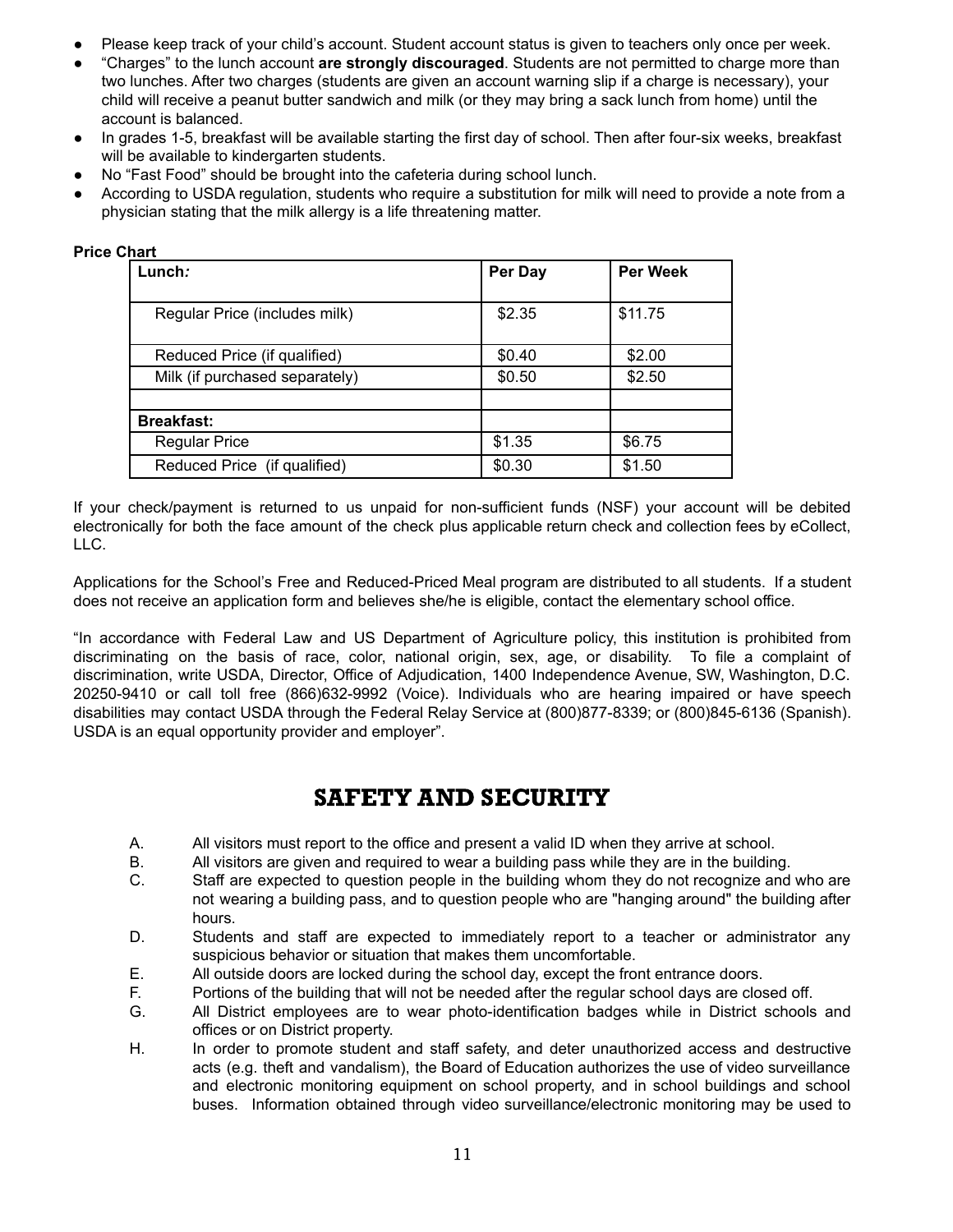identify intruders and persons breaking the law, Board policy, or the Student Code of Conduct (e.e. it may be used as evidence in disciplinary actions and criminal proceedings).

## FIRE, TORNADO, AND EMERGENCY LOCKDOWN DRILLS

Periodic fire, tornado and lockdown drills are held in accordance with state regulations. Rules for these procedures will be posted in each classroom and will be discussed by the teachers during the first day of school.

## EMERGENCY CLOSING AND DELAYS

If the School must be closed or the opening delayed because of inclement weather or other conditions, the School will notify local T.V. and radio stations. An automated telephone system will also place a courtesy call to each student's primary phone number. In addition, information concerning school closings or delays can be found on the School's web page at [www.smriders.net](http://www.smriders.net) or www.cancellations.com.

## VISITORS

Visitors, particularly parents, are welcome at the School. Visitors must report to the office upon entering the School to sign in and obtain a pass by presenting a valid ID. Any visitor found in the building without signing in or obtaining a pass shall be reported to the Principal. If a person wishes to confer with a member of the staff, s/he should call for an appointment prior to coming to the School in order to schedule a mutually convenient meeting time.

Students may not bring visitors to school without prior written permission from the Principal.

## USE OF SCHOOL EQUIPMENT AND FACILITIES

Students must receive teacher permission before using any equipment or materials in the classroom. Students must seek permission from the Principal prior to using any other school equipment or facility. Students are responsible for the proper use and protection of any equipment or facility they are permitted to use.

## LOST AND FOUND

The lost and found area is near the school office. Students who have lost items should check there and may retrieve their items if they give a proper description. Unclaimed items will be given to charity periodically throughout the school year.

## USE OF OFFICE TELEPHONES

Office telephones are not to be used for personal calls. Except in an emergency, students will not be called to the office to receive a telephone call.

Students are not to use telephones to call parents to receive permission to leave school. Office personnel will initiate all calls on behalf of a student.

## USE OF CELLULAR TELEPHONES AND ELECTRONIC COMMUNICATION DEVICES

In order to avoid disruption of the educational environment and protect students' right of privacy, students are prohibited from having cell phones on their person during the instructional day, including lunch. Students who bring cell phones or other wireless communication devices to school are to turn them off and leave them in their book bags. Prohibited electronic communication devices (ECDs) include laser pointers and attachments and paging devices/beepers.

Possession of a cellular telephone or other electronic communication device (ECD) by a student is a privilege, which may be forfeited by the student if s/he turns it on, uses it or allows it to be visible during the school day or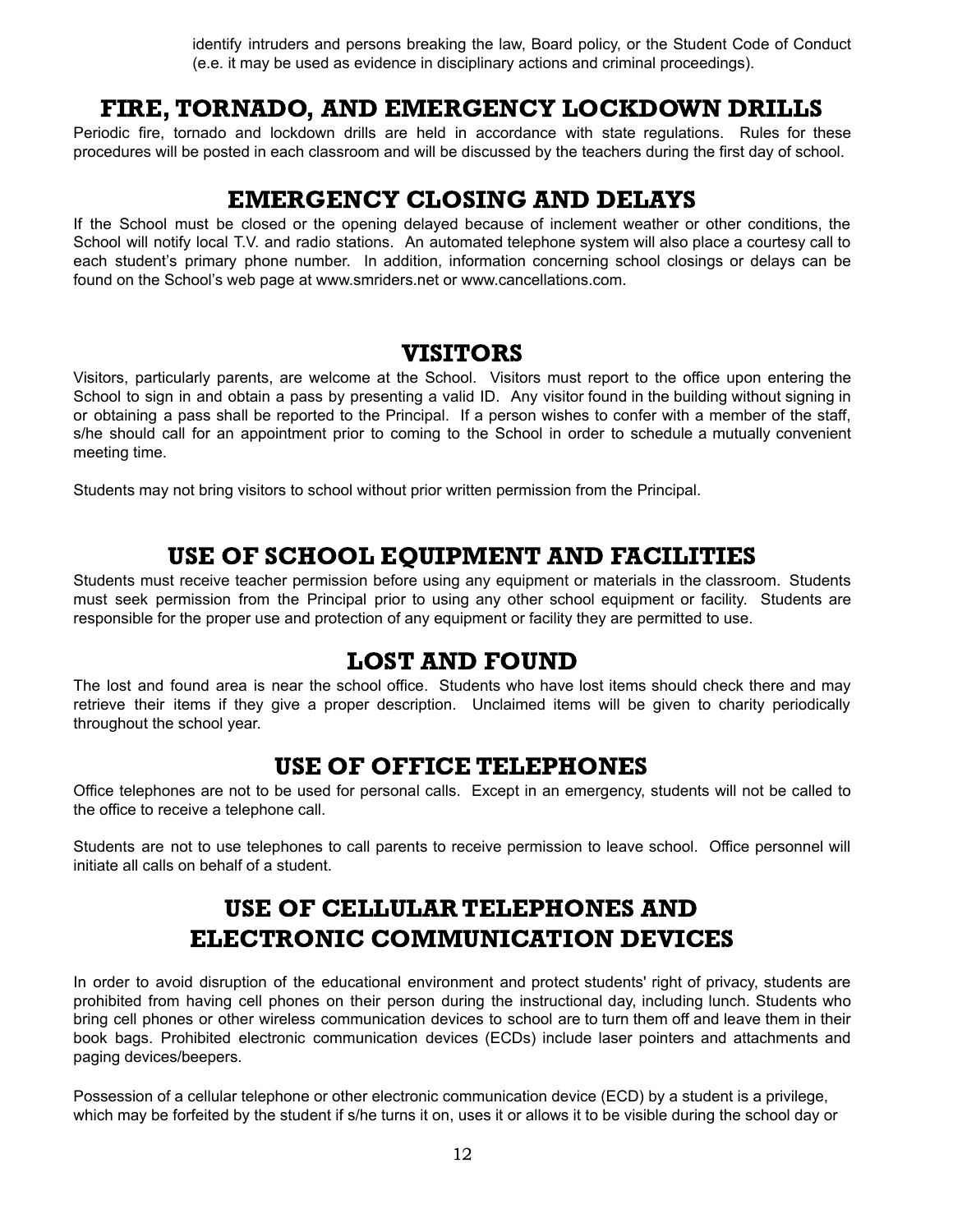on school-sponsored trips. Prohibited uses of cellular telephones or ECD's during specified times includes making and/or receiving calls, sending text messages or pictures , taking pictures and/or making recordings.

A student may keep his/her cellular telephone or ECD "on" under the following circumstances with prior approval of the building principal:

- The student has a special medical circumstance (e.g., an ill family member, or his/her own special medical condition).
- The student is involved in an extracurricular activity after school hours and needs to communicate with his/her parent/guardian when the activity is ending so the student can be picked up.

Use of a cellular telephone or other ECD in an unauthorized manner or in violation of these rules may result in loss of this privilege, additional disciplinary action (e.g., warnings, parental notification and conferences, suspension, expulsion), confiscation of the cellular telephone and/or ECD (in which case, the cellular telephone or ECD will only be released/returned to the student's parent/guardian after the student complies with any other disciplinary consequence that is imposed), and/or referral to law enforcement if the violation involves an illegal activity.

The District is not responsible for the loss, theft, damage, or vandalism to student cellular telephones or ECDs as well as other student property. Students and parents are strongly encouraged to take appropriate precautions, if students are permitted to have cellular telephones or ECDs in their possession, to make sure the cellular telephones and ECDs are not left unattended or unsecured.

## ADVERTISING OUTSIDE ACTIVITIES

Students may not post announcements or advertisements for outside activities without receiving prior approval from the Principal. The Principal will attempt to respond to a request for approval within one (1) school day of its receipt.

## GRADES/ACADEMICS

St. Marys Elementary Schools have a standard grading procedure, as well as additional notations that indicate work in progress or incomplete work. Grades indicate the extent to which the student has acquired and demonstrated the necessary learning. In general, students are assigned grades based upon test results, homework, projects, and classroom participation. Each teacher may place a different emphasis on these areas when determining a grade and will inform the students at the beginning of the course. If a student is not sure how his/her grade will be determined, s/he should ask the teacher.

The following elementary grading scale has been adopted by the Board of Education for use throughout the St. Marys City School District:

| 100 A+    |            | 82, 83 C+ |    |
|-----------|------------|-----------|----|
| 95-99 A   |            | 75-81 C   |    |
| 94 A-     |            | 74 C-     |    |
| 92, 93 B+ |            | 72, 73 D+ |    |
| 85-91 B   |            | 65-71 D   |    |
| 84.       | B-         | 64.       | D- |
|           | Below 64 F |           |    |

Kindergarten and First Grade may use alternate marks explained on the report card.

Parents/Guardians of students in grades Kindergarten thru five are encouraged to view student academic progress on line through Progress Books.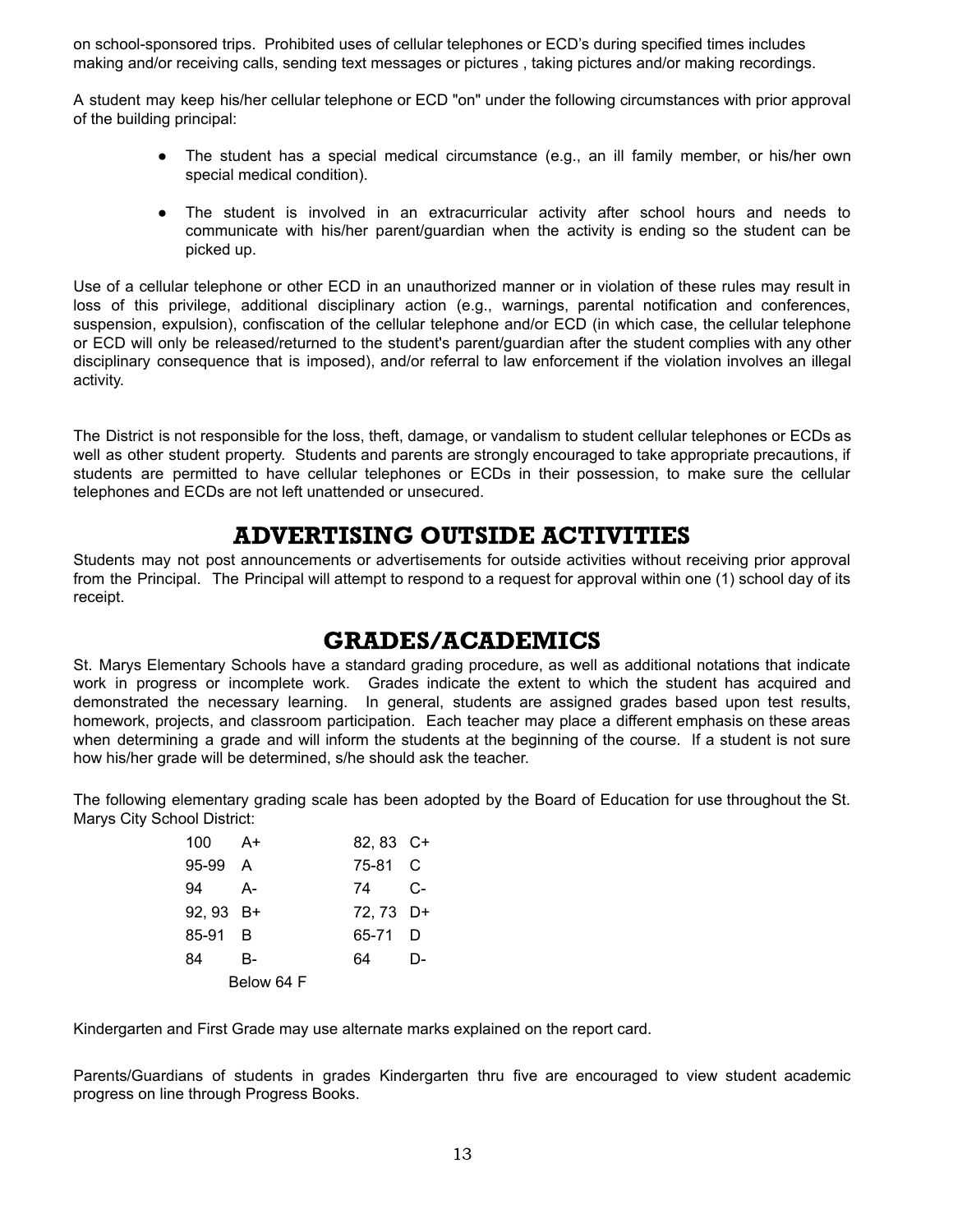## HOMEWORK

Homework will be assigned. Student grades will reflect the completion of all work, including outside assignments. Homework is also part of the student's preparation for tests.

A. To finish assignments started in class

- 1. for meaningful practice
- 2. to reinforce classroom materials
- 3. to evaluate student understanding
- B. To complete special/long-term projects.
- C. To develop study skills, organizational skills and responsibility
	- 1. to copy assignments correctly
	- 2. to complete the entire assignment
	- 3. to turn the assignment in on time
- D. To promote mastery of course objectives
	- 1. test preparation
	- 2. math facts
	- 3. vocabulary/spelling
	- 4. reading
	- 5. all other objectives for an individual course or subject
- E. To promote independent thinking and to extend or enrich classroom activities.

F. To promote communication between the home and the school and the parent(s) and child.

G. Homework times will vary depending upon the student use of school and home study times. Any time there is a concern, communication is encouraged between the teacher(s) and parent(s).

## FIELD TRIPS

Field trips are academic activities that are held off school grounds. No student may participate in any school-sponsored trip without parental consent and a current emergency medical form on file in the office. Medications normally administered at school will be administered while on field trips. The Student Code of Conduct applies to all field trips as well as the following:

- Attendance rules apply to all field trips.
- While the District encourages students to participate in field trips, alternative assignments will be provided for any student whose parent does not give permission for the student to attend.
- Students who violate school rules may lose the privilege to go on field trips.

## GRADING PERIODS

Students will receive a report card at the end of each nine week period indicating their grades for each course of study for that portion of the academic term.

When a student appears to be at risk of failure, reasonable efforts will be made to notify the parents so they can talk with the teacher about what actions can be taken to improve poor grades.

## PROMOTION, ACCELERATION, AND RETENTION

Promotion to the next grade (or level) is based on the following criteria:

- current level of achievement
- potential for success at the next level
- emotional, physical, and/or social maturity

A student may be retained if s/he is truant (absent without excuse) for more than ten percent (10%) of the required attendance days of the current school year AND/OR has failed two (2) or more of the required core curriculum subject areas in the current grade.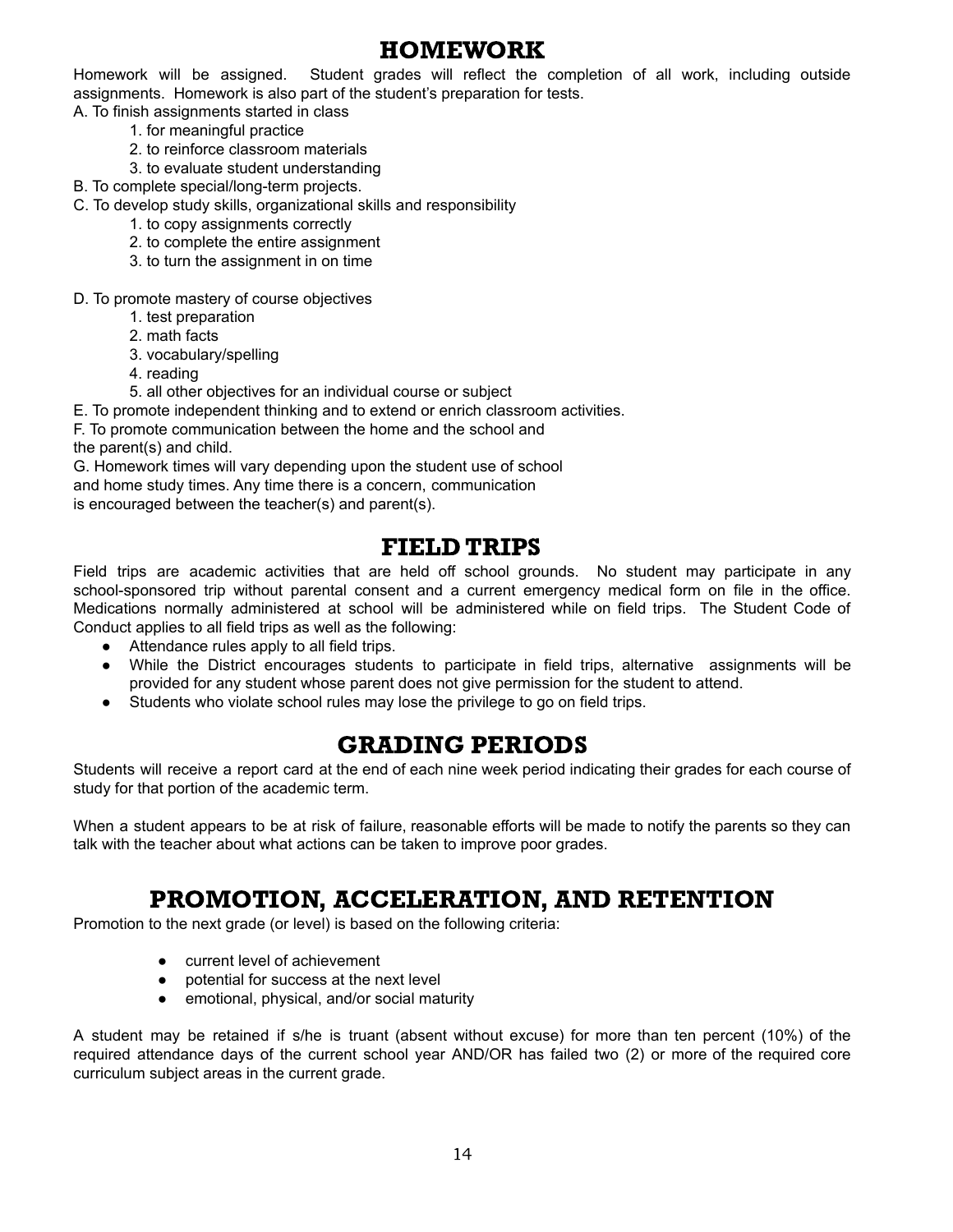Even if s/he falls in the preceding category, a student may be promoted if the Principal and the teachers of the classes that the student failed agree that the student is academically prepared to be promoted, or if a retention will not benefit the child.

## RECOGNITION OF STUDENT ACHIEVEMENT

Students who display significant achievements during the course of the year are recognized for their accomplishments. Areas that may merit recognition include, but are not limited to, academics, citizenship, and volunteerism. Recognition for such activities is initiated and coordinated by the staff.

## HONOR ROLL/MERIT ROLL

Both Honor Roll and Merit Roll are for students in grades four and five. Honor Roll Requirements are as follows:

- Three or more A's
- No C's or D's
- No S- or below

Merit Roll requirements are as follows:

- One or Two A's
- No C's or D's
- No S- or below

## TECHNOLOGY

Student use of the district's computers, network and internet services ("Network") are governed by the following principles and guidelines, and the Student Code of Conduct. Users have a limited privacy expectation in the content of their personal files and records of their online activity while on the Network.

The district utilizes a Technology Protection Measure, which is a specific technology that will protect against (e.g., filter or block) access to visual displays/depictions that are obscene, pornographic, and materials that are harmful to minors, as defined by the Children's Internet Protection Act. At the discretion of the board or the Superintendent, the Technology Protection Measure may be configured to protect against access to other material considered inappropriate for students to access.

Students are encouraged to use the district's computers and Internet connection ("Network") for educational purposes. Use of the Network is a privilege, not a right. When using the Network, students must conduct themselves in a responsible, efficient, ethical, and legal manner. Students are responsible for good behavior on the district's computers/network and the Internet just as they are in classrooms, school hallways, and other school premises and school sponsored events. Communications on the Internet are often public in nature. General school rules for behavior and communication apply. Unauthorized or inappropriate use of the Network, including any violation of these rules, may result in cancellation of the privilege, disciplinary action consistent with the Student Code of Conduct, and/or civil or criminal liability. Prior to accessing the Network students must sign the Student Network and Internet Acceptable Use and Safety Agreement.

- A. Students are responsible for their behavior and communication on the Network.
- B. Students may not intentionally seek information on, obtain copies of, or modify files, data or passwords belongings to other users, or misrepresent other users on the Network
- C. Students may not use the Network to engage in "hacking" or other illegal activities.
- D. Transmission of any material in violation of any State or Federal law or regulation or board policy is prohibited.
- E. Any use of the Network for commercial purposes (e.g., purchasing or offering for sale personal products or services by students), advertising, or political lobbying is prohibited.
- F. Use of the Network to engage in cyberbullying is prohibited. "Cyberbullying" is defined as the use of information and communication technologies such as email, cell phone and pager text messages, instant messaging (IM), defamatory personal Websites, and defamatory online personal polling websites, to support deliberate, repeated, and hostile behavior by an individual or group, that is intended to harm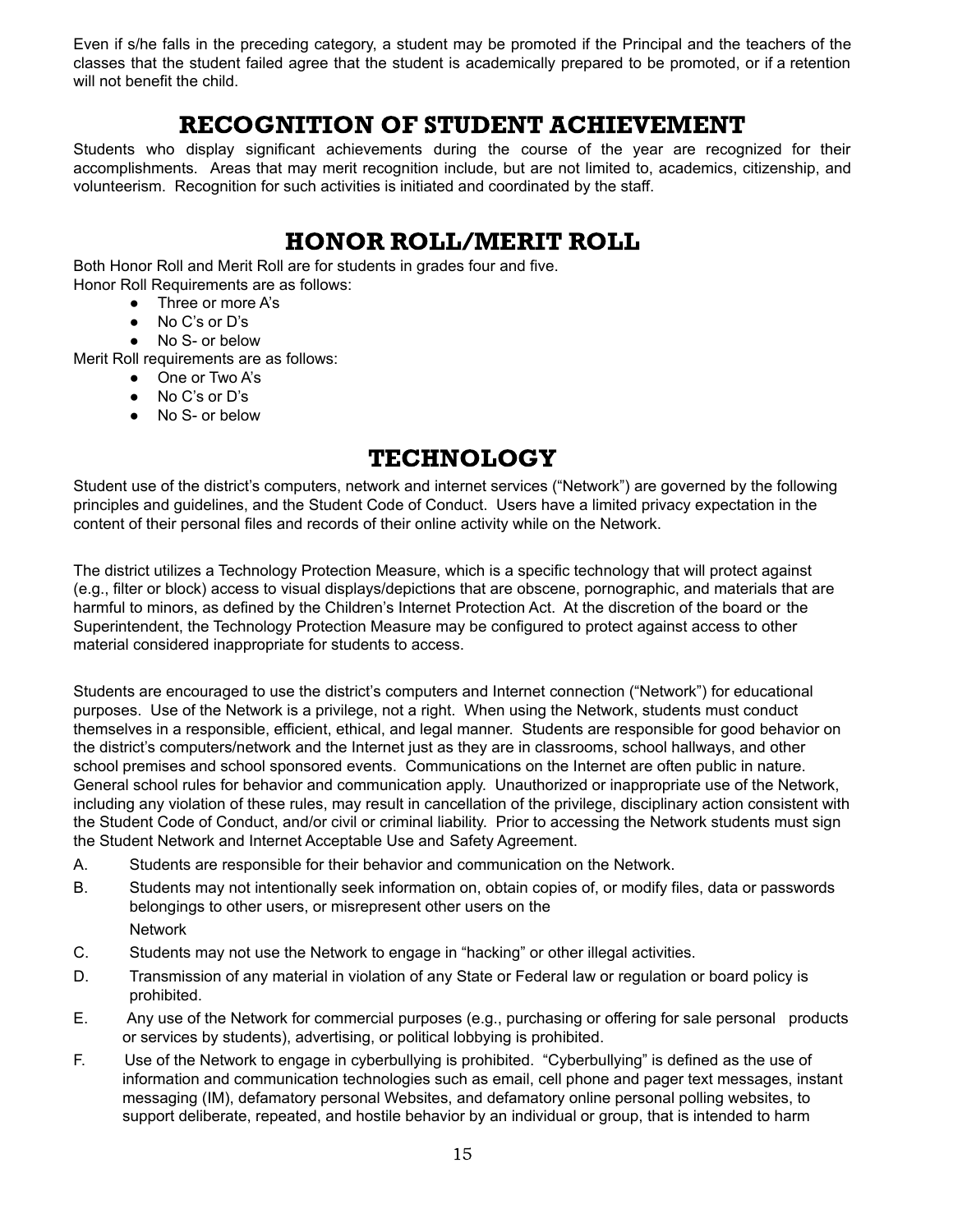others."

Cyberbullying includes, but is not limited to the following:

- 1. posting slurs or rumors or other disparaging remarks about a student on a website or blog;
- 2. sending e-mail or instant messages that are mean or threatening, or so numerous as to drive up the victim's cell phone bill;
- 3. using a camera phone to take and send embarrassing photographs/recordings of students;
- 4. posting misleading or fake photographs of students on web sites.
- G. Malicious use of the Network to develop programs that harass other users or infiltrate a computer or computer system and/or damage the software components of a computer or computing system is prohibited. Students may not use the Network in such a way that would disrupt its use by others.
- H. All communications and information accessible via the Internet should be assumed to be private property (i.e. copyrighted and/or trademarked). All copyright issues regarding software, information, and attributions/acknowledgement of authorship must be respected. Rules against plagiarism will be enforced.
- I. Downloading of information onto the board's hard drive is prohibited.
- J. Students are prohibited from accessing or participating in online "chat rooms" or other forms of direct electronic communication (e.g., instant messaging) (other than e-mail).
- K. Privacy in communication over the Internet and the Network is not guaranteed. In order to verify compliance with these guidelines, the board reserves the right to monitor, review, and inspect any directories, files and/or message residing on or sent using the Network. Messages relating to or in support of illegal activities will be reported to the appropriate authorities.
- L. File-sharing is strictly prohibited. Students are prohibited from downloading and/or installing file-sharing software or programs on the Network.
- M. Students may not establish or access web-based email accounts on commercial services through the network (e.g., Gmail, Hotmail, Yahoo mail, etc.).

## TECHNOLOGY FEE

Each student is assessed a technology fee. This money goes toward hardware, software, and consumable technology items.

## COMPUTER TECHNOLOGY

Violations of the Computer Tech and Network Code of Conduct will result in disciplinary action in accordance with the student code of conduct as per Board of Education Policy. Parents will be notified at every penalty level.

Administrators reserve the right to impose consequences based on severity of offense. Severe offenses may also result in suspension/expulsion.

- 1. Files stored on School computers and disks are restricted to school related assignments only. Personal files may not be stored.
- 2. Students may not use other students' user id codes to log on to any computer network.
- 3. Students shall not copy (without authorization), damage, or alter any hardware or software.
- 4. Students shall not use or alter another person's files.
- 5. All non-school software and diskettes must be checked for viruses and approved for use by a network administrator, teacher, or Principal before being used on any computer and are subject to inspection and approval by school personnel at any time.
- 6. Use of all telecommunications is restricted to school related projects and must be supervised by the teacher or network administrator. Internet users must complete an Internet Use Consent Form, which must be approved before using the Internet.
- 7. Students may use or establish links only to programs listed by their instructor. Students may not open or establish a link to unauthorized programs.
- 8. Students will be supervised while using school equipment.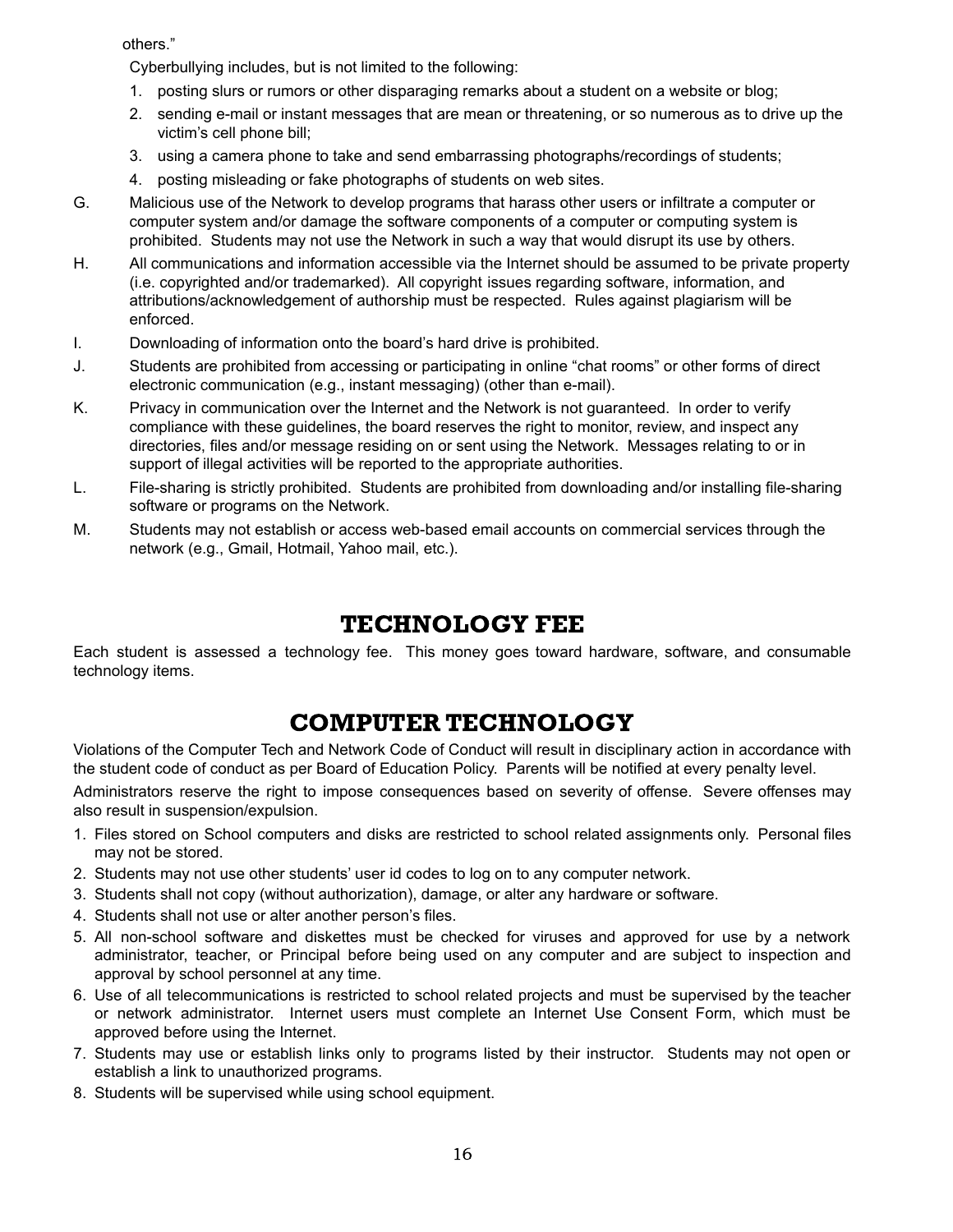## STUDENT ATTENDANCE AT SCHOOL EVENTS

Students are encouraged to attend as many after school events as possible, without interfering with their school work and home activities. Enthusiastic spectators help to build school spirit and encourage those students participating in the event.

It is strongly advised that students attending evening events as nonparticipants be accompanied by a parent or adult chaperone. The Board is not responsible for supervising unaccompanied students nor will it be responsible for students who arrive without an adult chaperone. Also, all students attending school events, student code of conduct rules apply; and disciplinary action at school, may result.

## **ATTENDANCE**

#### **EXCESSIVE ABSENCES**

HB 410 defines 'excessive absences' as absent 38 or more hours in one school month or 65 or more hours in one school year with or without a legitimate excuse. Any absence(s) over 72 hours, or 12 days, within a school year without a physician's note or administrative approval may result in disciplinary action. One Saturday School will be assigned for each unexcused absence.

#### **EXCUSED ABSENCES**

Students may be excused from school for one or more of the following reasons and will be provided an opportunity to make up missed school work and/or tests:

- 1. Personal illness or appointments requires a call or written note from parent/guardian. Students with a health condition that causes repeated absences must provide an explanation of the condition from a registered physician.
- 2. Illness in the family requiring the student's presence at home (requires approval by the building administrations).
- 3. Quarantine of the home.
- 4. Death in the family or funeral of a close friend.
- 5. Necessary work at home due to absence or incapacity of a parent/guardian.
- 6. Observation or celebration of a bona fide religious holiday.
- 7. Such good cause as may be acceptable to the Superintendent.
- 8. Field Trips School sponsored field trips will not count against a student's attendance record.

#### **LEAVING SCHOOL WHILE IN SESSION**

Permission to leave school while it is in session for appointments, etc. can be granted by the principal or designee only when requested by the parent or guardian. A parent or guardian must sign the student out in the office. Students are to return to school as soon as possible after the appointment and report to the office.

#### **MAKE-UP TESTS AND OTHER SCHOOL WORK**

Students who are absent from school with an excuse shall be given the opportunity to make-up missed work. The student or parent/guardian may contact the office to request assignments. The number of days for completion of make-up work will be equivalent to the number of excused days of absence. If a student missed a test due to an excused absence, he/she should make arrangements with the teacher to take the test at another time. If he/she misses a state-mandated assessment test, the student should consult with the office to arrange for administration of the test at another time.

#### **NOTIFICATION OF ABSENCE**

If a student will be absent, a parent/guardian must notify the school by 8:30 AM and provide an explanation. If prior contact is not possible, the parents should provide a written excuse as soon as possible after the student's absence. When no excuse is provided, the absence will be unexcused and the student will be identified as truant for that school day. If the offered excuse for a student's absence is questionable or if the number of student absences is excessive, the school staff will notify the parents of the need for improvement in the student's attendance and appropriate discipline may be assigned. An Advanced Notification of Absence Form must be completed before any pre-planned absence.

#### **SUSPENSION FROM SCHOOL**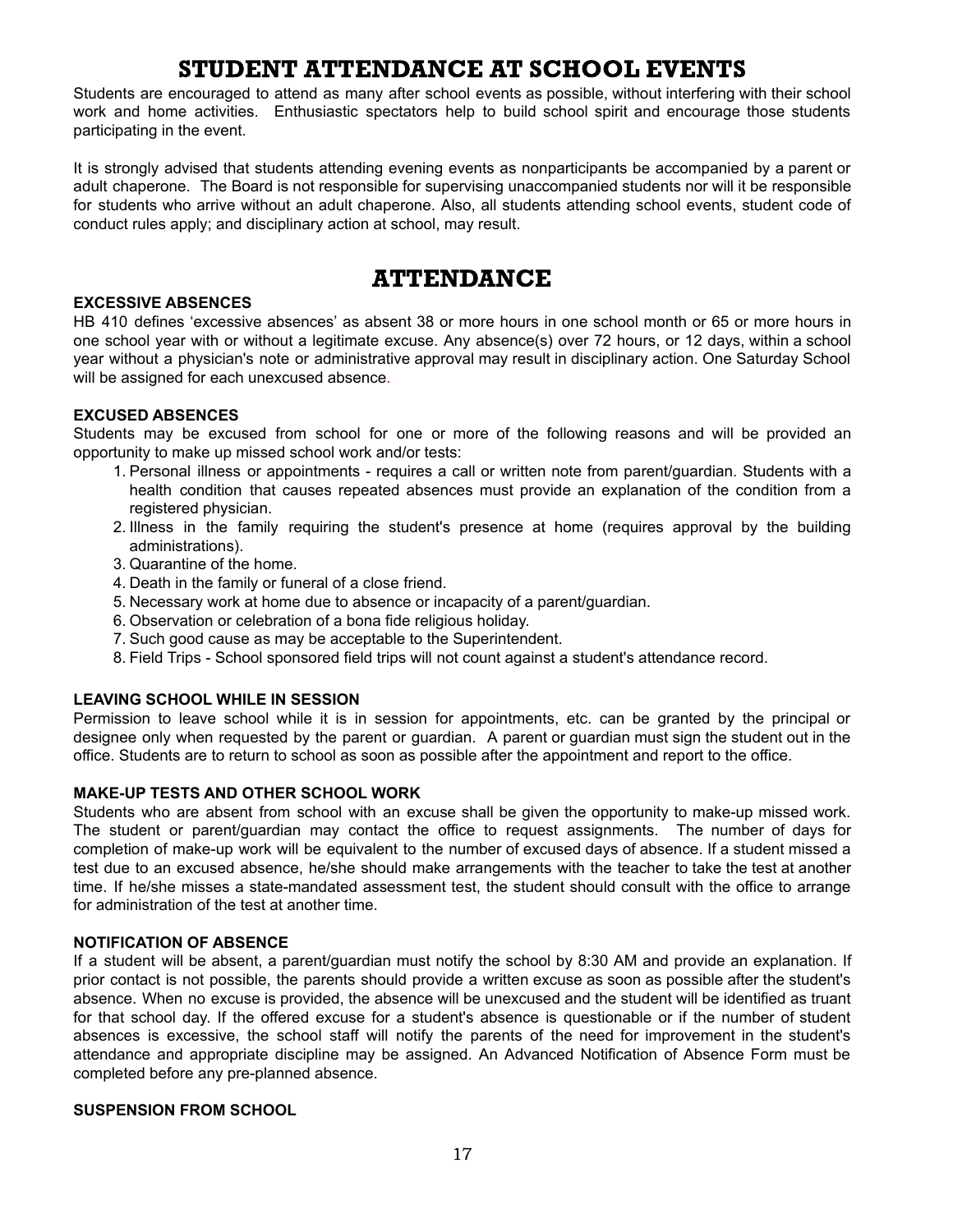Absence from school due to suspension shall be considered an authorized unexcused absence. A suspended student will be responsible for making up school work missed due to suspension. All work must be submitted on the first day of return in order to receive credit. Parent(s) and students are responsible for arranging a time for collection of work during the school day. Make up missed tests may be scheduled when the student returns to school.

#### **TARDIES**

Students arriving after the building start time are considered tardy and must report to the office. Time tardy counts toward absence hour totals. Accumulation of tardies beyond five per semester will result in loss of recess time and/or lunch detention. Tardies beyond ten per semester may result in a Saturday School.

#### **UNEXCUSED ABSENCES/TRUANCY**

Any student who is absent from school for all or any part of the day without a legitimate excuse and notification by a parent/guardian shall be considered truant. A student will be considered truant under state law if the student is absent without a legitimate excuse for 30 or more consecutive school hours, for 42 school hours or more in one month, or 72 school hours or more in one school year. If a student is truant and the student's parent(s), guardian(s), or custodian(s) has failed to cause the student's attendance, a complaint will be filed with the judge of the Juvenile Court. The Board authorizes the superintendent to inform the student and his/her parents, guardian, or custodian of the record of excessive absence as well as the district's intent to notify the Bureau of Motor Vehicles, if appropriate, and the judge of the Juvenile Court of the student's excessive absence. An unexcused student may be allowed to make-up school work missed due to the unexcused absence.

#### **VACATIONS**

It is recommended that parents not take their child out of school for vacations. If a student is to be absent for a vacation with the parents, a parent must submit a written request to the principal. Upon return, students will have the same number of days absent to turn in all make-up work. **All vacation day absences count toward the hours listed above.**

## STUDENT CONDUCT CODE

This code of conduct is in effect while students are under the authority of school personnel or involved in any school activity. This includes but is not limited to school buses and property under the control of school authorities, and while at interscholastic competitions, extracurricular events or other school activities or programs. Misconduct by a student that, regardless of where it occurs, is directed at a district official or employee or the property of an official or employee is also a violation of the conduct code.

Each of the behaviors and/or types of misconduct described below are prohibited and may subject the student to disciplinary action including, but not limited to, student conference, parent/guardian notification, parent/guardian conference, Detention, Saturday School, Alternative School, In School Suspension, Out-of-School Suspension and/or Expulsion from school.

Furthermore, any criminal acts committed at or related to school will be reported to law enforcement officials as well as disciplined at school. Certain criminal acts may result in permanent exclusion from school.

A violation of the following rules may result in disciplinary action. The disciplinary action taken will be determined by whether the rule is a Level I or Level II offense. Level I and Level II are defined as follows:

Level I: Violation of a rule that is designated as a Level I offense may result in Alternative School, Suspension or Expulsion. Criminal acts will be reported to law enforcement officials as well.

Level II: Violation of a rule that is designated as a Level II offense may result in, student conference, parent/guardian notification, parent/guardian conference, detention,, Saturday School, Alternative School, Out-of-School Suspension, and/or Expulsion. Criminal acts may be reported to law enforcement officials as well.

#### **THE FOLLOWING VIOLATIONS WILL BE CONSIDERED TO BE LEVEL I:**

**Dangerous Weapons & Instruments** - A student shall not possess, handle, transmit or conceal any object or other weapon or look alike weapon capable of inflicting bodily harm in an area controlled by the school or during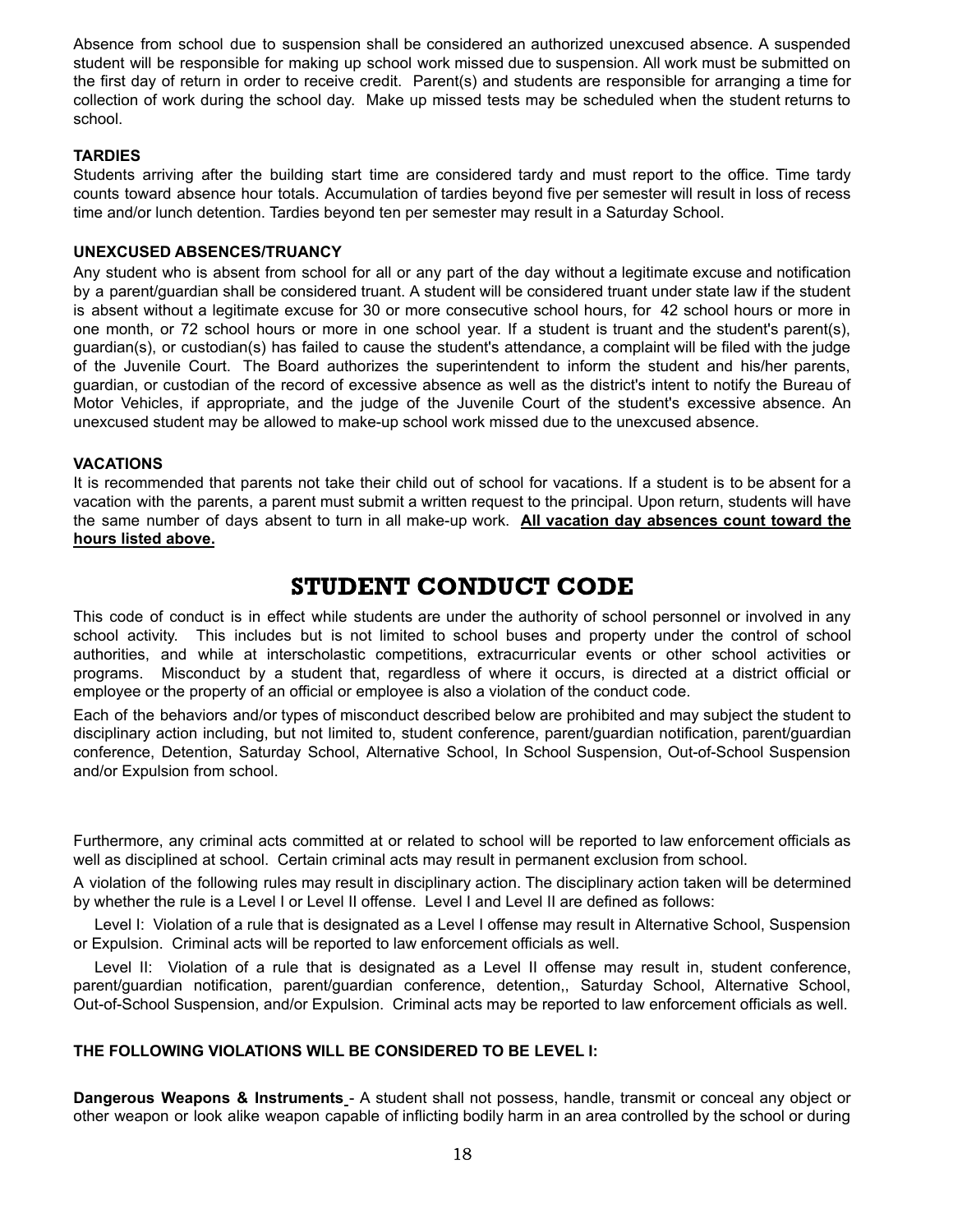#### school activities.

#### **False threats of Fire, Tornado, Bomb, or other Disaster**

#### **Inducing Panic**

**Narcotics, Alcoholic Beverages and Drugs/"Look Alike" Drugs**- A student shall not possess, show evidence of consumption, transmit, attempt to buy or sell, or conceal narcotics, alcoholic beverages, intoxicant, inhalant, controlled substance, drugs, and substances which are thought to be drugs, sold as drugs or inferred by the seller or buyer to be mind-altering substance or illegal drugs, or any paraphernalia capable of being used to use drugs, while on school grounds or facilities, at school sponsored events, in other situations under the authority of the school, or in school controlled vehicles. The Principal, at his discretion, may permit the student to attend a substance abuse referral/treatment program in lieu of all or part of any disciplinary action. Prior to any such determination, however, written verification of the student's enrollment in a satisfactory substance abuse program must be submitted. Upon completion of this program, the student must submit to the Principal written verification from the program's director that the student has satisfactorily completed the substance abuse program. If the student fails to submit written verification of satisfactory program completion, the full disciplinary action will be reinstated immediately. Any subsequent violation within a school year will result in suspension and a request for expulsion

**Unauthorized Bodily Contact -** The act of physically touching or hitting, or making physical threats to a student or employee of the school system or any other person while on school property or while attending a school-sponsored event. This rule will be considered a Level I offense if the altercation had to be ended by bystanders, or an act of assault is involved.

**Fire-** Setting or attempting to start a fire, or using or possessing smoke bombs, lighters or matches, fireworks, incendiaries, etc.

#### **THE FOLLOWING VIOLATIONS WILL BE CONSIDERED LEVEL II:**

#### **Aiding another student to violate school regulations**

**Bullying/Harassment:** The Board encourages the promotion of positive interpersonal relations between members of the school community. Harassment and or aggressive behavior (including bullying/cyber bullying) toward a student, whether by other students, staff, or third parties is strictly prohibited and will not be tolerated. This prohibition includes physical, verbal, and psychological abuse, and any speech or action that creates a hostile, intimidating, or offensive learning environment. The Board will not tolerate any gestures, comments, threats, or actions which cause or threaten to cause bodily harm or personal degradation. Individuals engaging in such conduct will be subject to disciplinary action.

Conduct constituting harassment on the basis of race, color, national origin, religion, or disability may take different forms, including, but not limited to the following:

- A. **Verbal:** The making of offensive written or verbal comments, jokes, insults, threats, or disparaging remarks concerning a person's race, color, national origin, religious beliefs, or disability.
- B. **Nonverbal:** Placing offensive objects, pictures, or graphic commentaries in the school environment or making insulting or threatening gestures based upon a person's race, color, national origin, religious beliefs, or disability.
- C. **Physical:** Any intimidating or disparaging action such as hitting, pushing, shoving, hissing, or spitting, on or by a fellow staff member, student, or other person associated with the District, or third parties, based upon a person's race, color, national origin, religious beliefs, or disability.

#### **Bus Misconduct**

#### **Cell Phone or Electronic Devices**

**Cheating/Academic Dishonesty** – Presenting someone else's work as one's own in order to obtain a grade or credit is considered to be cheating. This includes, but is not limited to, copying others assignments/homework, copying from the internet, quiz or test answers, plagiarism, and forging signatures. Students who violate this policy will receive zero credit for assignments or work involved and appropriate disciplinary action will be taken.

**Damage of School and Personal Property** - A student shall not cause or attempt to cause damage to the property of the school (including computer files) or of others on school premises or during school activities or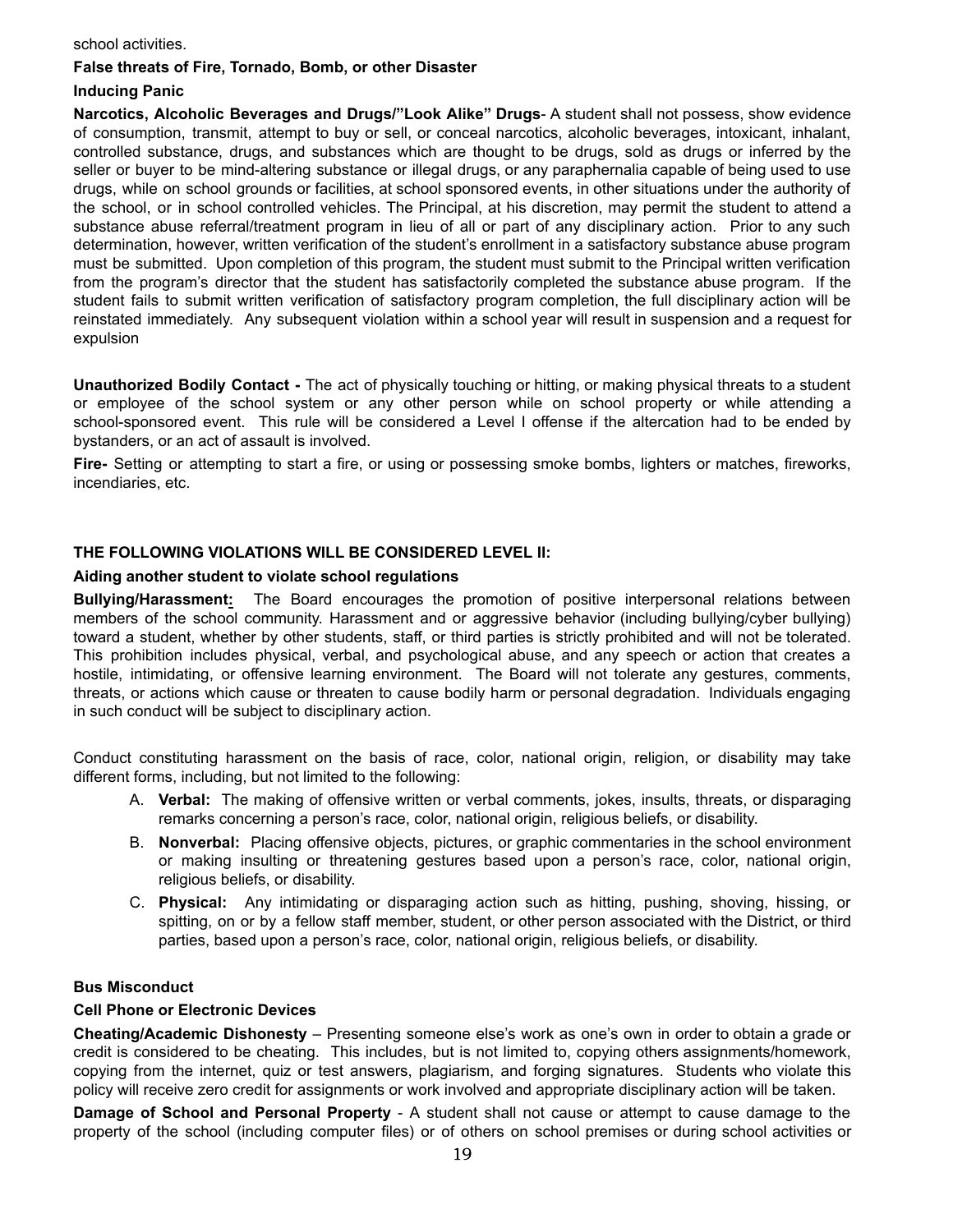school sponsored events off of the school grounds. The St. Marys Police may be called and charges may be filed in the appropriate courts.

**Demonstrations causing disruption to school program**

**Disruption or Interference with School Activities**

**Dress Code Violation (See Handbook Under Dress Code)**

**Excessive absences**

**Excessive tardies**

**Extortion of a Pupil or School Personnel**

**Failing to serve detention/ 9 th period/ Saturday School**

**Failure to abide by rules for student driving and parking**

**Failure to Comply**

**Failure to follow proper procedure**

#### **Falsifying information given to school authorities in the legitimate pursuit of their jobs**

#### **Forgery of Documents**

**Gambling** – Gambling (i.e., playing a game of chance for stakes) includes casual betting, betting pools, organized-sports betting, and any other form of wagering. Students who bet on any school activity in which they are involved may also be banned from that school activity.

Hazing- Hazing is defined as any act of forcing another to do or initiate any act against any student or other group of students which causes risk of harm or mental and/or physical harm to any student or group of students. Permission or consent of hazing by the affected individual does not lessen the possible consequences for this action.

No administrator, faculty member or employee of the district shall encourage, permit, condone or tolerate hazing activities.

All acts of hazing are to be reported to the Principal and the necessary consequences will be assessed by the high school Principal and Superintendent.

#### **Insubordination**

**Language/Gestures/Disrespect** - A student shall not use abusive/vulgar or offensive language or gestures or act in a disrespectful manner. This includes all forms of communication.

**Leaving school without permission**

**Misbehavior that interferes with any school activity**

**Presence in areas after 3:30 P.M. without permission or supervision**

**Presence in unauthorized areas during school hours**

#### **Public display of affection**

#### **Publication of Obscene, Pornographic, or Libelous Materials**

**Repeated Violations** - A student shall not repeatedly fail to comply with directions of authorized school personnel during any period of time when the student is properly under the authority of school personnel.

**Sexual Harassment** – Sexual harassment has no place in the St. Marys City School District and will not be tolerated. Examples of sexual harassment-type conduct may include, but are not limited to, unwanted sexual advances; demands for sexual favors in exchange for favorable treatment; repeated sexual jokes, flirtations, advances, or propositions; verbal abuse of a sexual nature; graphic verbal commentary relating to an individual's body, sexual prowess or sexual deficiencies; coerced sexual activities; any unwanted physical contact; sexually suggestive or obscene comments or gestures; or displays of sexually suggestive obscene objects or pictures. Whether any such act or comment may constitute sexual harassment-type conduct is often dependent on the individual recipient.

#### **Skipping class**

**Theft/Possession of School and Personal Property -** A student shall not steal any equipment, materials, books, computer programs or property while on school property or involved in school activities. Cost of the damage or replacement costs will be assessed. The St. Marys Police may be called and charges may be filed in the appropriate court.

**Threats, intimidation, bullying, harassment -** A student shall not threaten (verbal, written, or electronic) with physical violence or coerce by any means any student, teacher, or other school employee or visitor during the school day or any of its curricular or extracurricular activities. A student shall not urge another student or person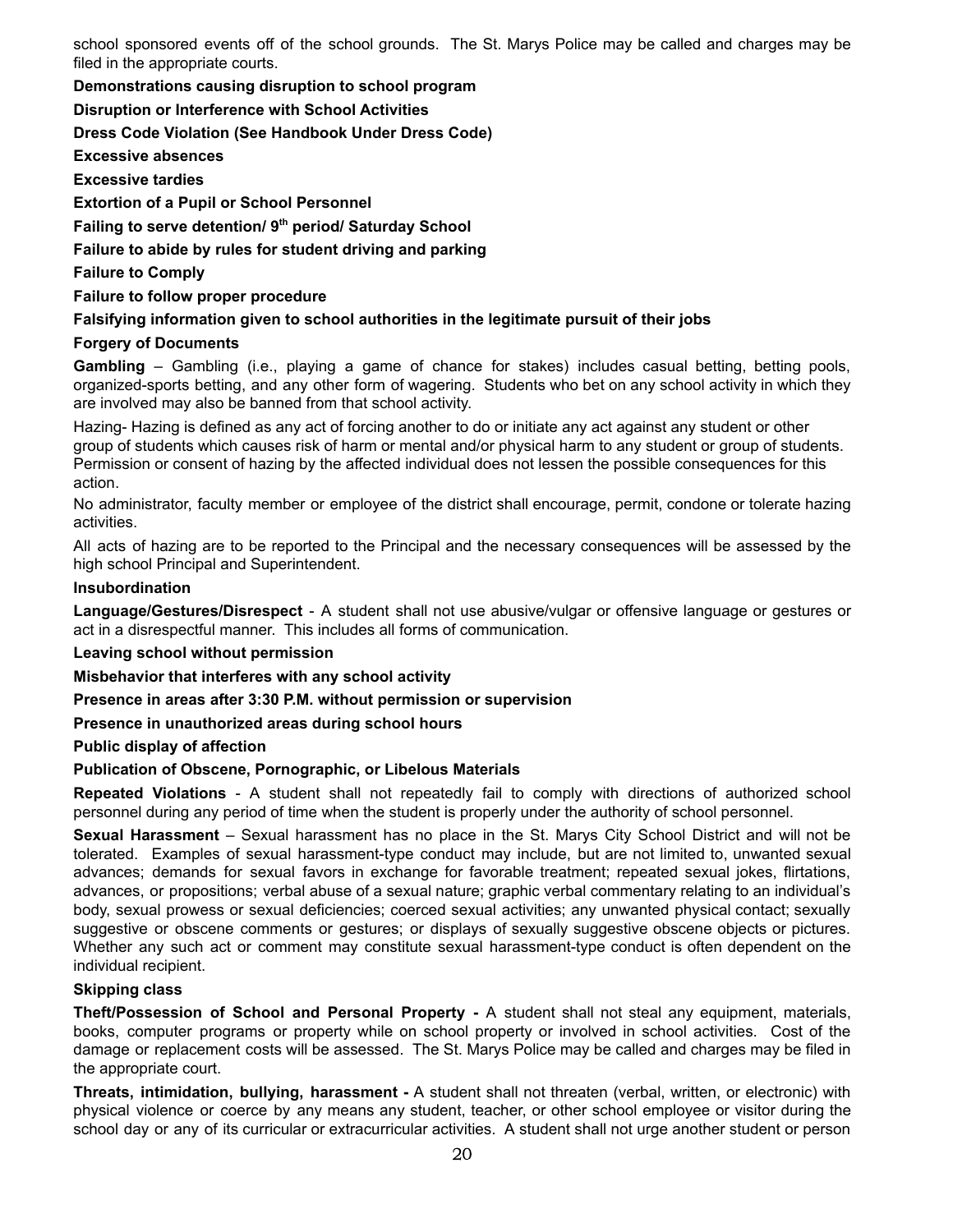to threaten with physical violence or coerce by any means any student, teacher, or other school employee or visitor. Intimidation shall include, but is not limited to, threats used to extort money or any other item of value from another student or person. This pertains to the entire school grounds including the operation of motor vehicles.

**Unauthorized Bodily Contact** – The act of physically touching or hitting, or making physical threats to a student or employee of the school system or any other person while on school property or while attending a school-sponsored event.

**Use or Possession of Tobacco** – Possessing, distributing, transmitting, concealing, consuming, showing evidence of having consumed, using or offering for sale any tobacco product while on school grounds or facilities; at school sponsored events; in other situations under the authority of the school or in school-controlled vehicles.

## School Resource Officer

St. Marys City School District along with the St. Marys Police Department employs a School Resource Officer. This individual has the authority to assist in situations regarding search and seizure, criminal acts, and other duties approved by the Superintendent. Complaints against the SRO shall follow the normal complaint process of the City and the St. Marys Police Department and include notice to the appropriate school administrators.

## Classroom Environment

It is the responsibility of students, teachers, and administrators to maintain a classroom environment that allows:

- A. a teacher to communicate effectively with all student in the class; and
- B. all students in the class the opportunity to learn.

#### **Care of Property**

Students are responsible for the care of their own personal property. The School is not responsible for personal property. Valuables such as jewelry or irreplaceable items should not be brought to school.

Damage to or loss of school equipment and facilities wastes taxpayers' money and undermines the school program. Therefore, if a student damages or loses school property, the student and/or his/her parents will be required to pay for the replacement or repair. If the damage or loss was intentional, the student will be subject to discipline according to the Student Discipline Code.

## DISCIPLINE

It is important to remember that the School's rules apply going to and from school, at school, on school property, at school-sponsored events, on school transportation, and on property not owned or controlled by the Board but that is connected to activities or incidents that have occurred on property owned or controlled by the Board. Furthermore, students may be disciplined for conduct that, regardless of where or when it occurs, is directed at a Board official or employee, or the property of such official or employee. In some cases, a student can be suspended from school transportation for infractions of school bus rules.

The School is committed to providing prompt, reasonable discipline consistent with the severity of the incident. The consequences for misbehavior are designed to be fair, firm and consistent for all students in the School.

Because it is not possible to list every misbehavior that occurs, misbehaviors not listed above will be responded to as necessary by staff.

Two (2) types of discipline are possible, informal and formal.

#### **Informal Discipline**

Informal discipline takes place within the School. It includes:

Writing assignments;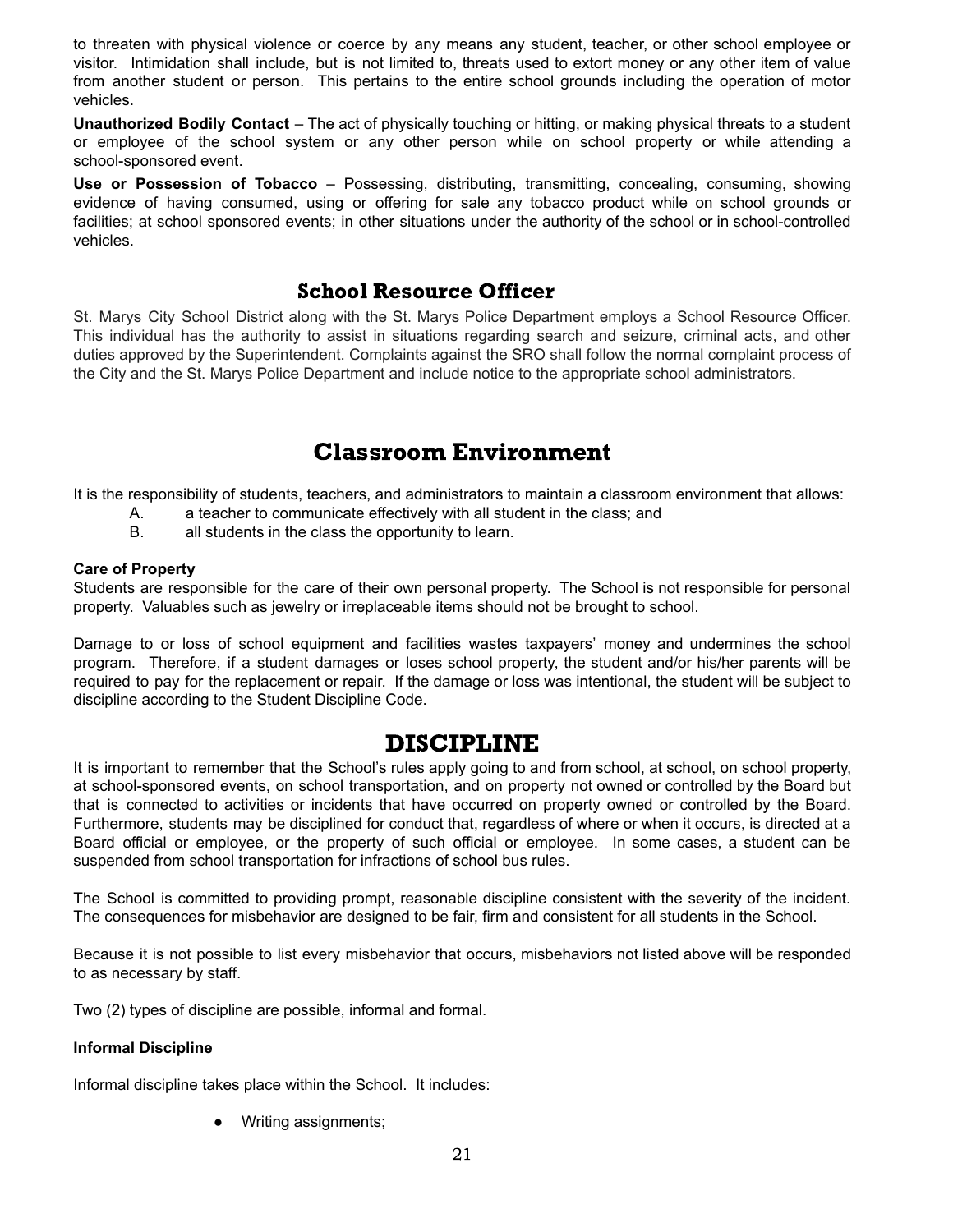- Change of seating or location;
- **Detention; Lunch or After School**
- In-school discipline (e.g. loss of privilege)
- Saturday School
- Alternative School

#### **Detentions**

A student may be detained after school or asked to come to school early by a teacher or other staff member, after giving the student and his/her parents one day's notice. The student or his/her parents are responsible for transportation.

#### Saturday School

Saturday school will be in session from 8 A.M. thru 11 A.M.

Assigned students will attend a continuous three hour period during which time they will be permitted one break. Each student shall arrive with sufficient educational materials to be busy during this three hour study period. These assignments will be assigned by the students' homeroom teacher.

Transportation to and from Saturday school is the student/parent's responsibility.

#### Alternative School (In-School-Suspension)

The Auglaize County Alternative School change to may become the school of attendance for any day(s) of In-School suspension that a student might become responsible for during the school year. Students who are suspended from the regular day school will

be assigned equal time at the Alternative School and the students in attendance will be responsible for all rules of the Alternative School while in attendance.

The basic operation will begin with the standard suspension hearing. Suspended students will be informed of the dates for their attendance at the Wapakoneta site. St. Marys students will be bussed from the designated pick up site (students are required to use provided school transportation) and they will take with them all of their assignments to be completed that day.

At the conclusion of a successful day the students will be bussed back to the designated drop off site. All assignments are to be turned into their teachers upon return for the first day of regular attendance. Students who do not attend or who become discipline problems while in attendance will risk multiple dates of suspension or unruly charges in Juvenile court.

The advantages of this program include the strong support of the Juvenile Court. Students who attend are not accumulating absences, incurring grade reduction penalties and they do not fall behind in their regular classes.

An Alternative School assignment may be used at either East or West Elementary School. A parent may need to provide transportation to the designated site. All teacher assigned work will be expected to be completed during the school day. All items of work must be returned to the appropriate teacher upon arrival to school on the student's next regular attendance school day.

Failure to timely serve a form of Detention, Saturday School, or an Alternative School may result in a suspension from school (out-of school) for a period not to exceed ten days. Any such suspension shall be in accordance with District guidelines on suspension and expulsion.

#### **Formal Discipline**

#### **Emergency Removal**

If a student's presence poses a continuing danger to persons or property, or an ongoing threat of disrupting the academic process taking place either in a classroom or elsewhere on the school premises, the Superintendent, Principal or Assistant Principal may remove the student from any curricular or extracurricular activity or from the school premises. A teacher may remove the student from any curricular or extracurricular activity under the teacher's supervision, but not from the premises.

#### Expulsion From School

When a student is being considered for expulsion, the student and parent will be provided with a formal notice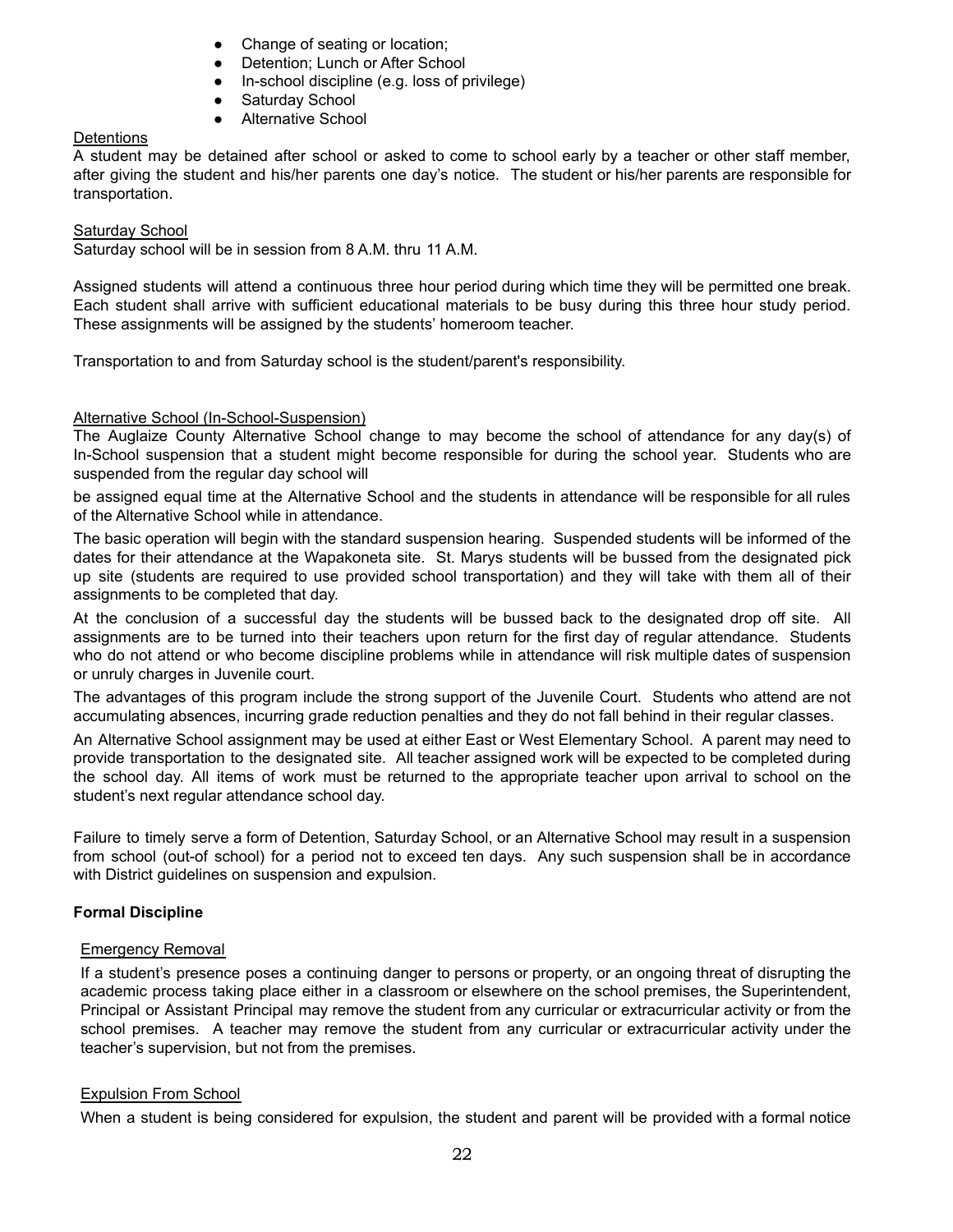of the proposed expulsion. This written notice will include the reasons for the intended expulsion, notification of the opportunity to appear in person before the Superintendent or the Superintendent's designee to challenge the reasons for the expulsion and/or explain the student's action, and notification of the time and place to appear. Students being considered for expulsion may be removed immediately. A hearing will be scheduled no earlier than three (3), nor no later than five (5) school days after the notice is given. Parents may request an extension of time for the hearing. The student may be represented by his/her parents, legal counsel, and/or by a person of his/her choice at the hearing.

In accordance with Board Policy 5610, the Superintendent shall initiate expulsion proceedings against a student who has committed an act that warrants expulsion under board policy even if the student withdraws from school prior to the hearing or decision to impose the expulsion.

#### Suspension (Out-of-School)

When a student is being considered for a suspension, the administrator in charge will notify the student of the basis for the proposed suspension. The student will be given an opportunity to explain his/her view of the underlying facts. After that informal hearing, the Principal (or Assistant Principal or other administrator) will determine whether or not to suspend the student. If the decision is made to suspend the student, he/she and his/her parents will be given written notification of the suspension within one (1) day setting forth the reason for the suspension, the length of the suspension, and the process for appeal. Students serving out of school suspensions will not receive credit for the length of the suspension.

#### **Discipline of Students with Disabilities**

Students with disabilities are entitled to the rights and procedures afforded by the Individuals with Disabilities Education Improvement Act (I.D.E.I.A.), and, where applicable, the Americans with Disabilities Act (A.D.A.), and/or Section 504 of the Rehabilitation Act of 1973.

#### **INTERROGATION AND/OR REMOVAL FROM SCHOOL**

It is the policy of the schools to cooperate with law enforcement agencies in the interest of the larger welfare of all citizens.

- 1. Whenever possible, police officers should contact and/or question students out of school. When it is absolutely necessary for an official from these agencies to make a school contact with a student, the school authorities will bring the student to a private room, and an attempt to notify the parents/guardian will be made.
- 2. When it is necessary to remove a student from school, after notifying the school Principal, the police authorities should notify the parents.
- 3. The school system works in conjunction with the Children's Services Department throughout the year. Every effort will be made to ensure that appointments are made which coincide with the student's study hall to prevent loss of class time. All parental questions will be directed to the caseworker.

#### **SEARCH AND SEIZURE**

The Fourth Amendment of the US Constitution together with the Statues of the state of Ohio set forth procedures which must be followed in the search and seizure of individuals and property. In conjunction with rules the St. Marys City Schools are a drug free zone and the Board of Education has zero tolerance for substance abuse or possession on school property. The school will cooperate fully with police investigation including but not limited to the use of canine patrol programs subject to the Board of Education policy. When reasonable suspicion exists the following should be observed:

- A. School Compartments supplied by the school and used by the students are the property of the Board of Education. Therefore, student compartments and the contents of them are subject to random search at any time without regard to whether there is a reasonable suspicion that any compartment or its contents contains evidence of a violation of a school rule or criminal statute.
- B. Search of a student and his/her possessions may be conducted at any time the student is under the jurisdiction of the Board of Education, if there is a reasonable suspicion that the student is in violation of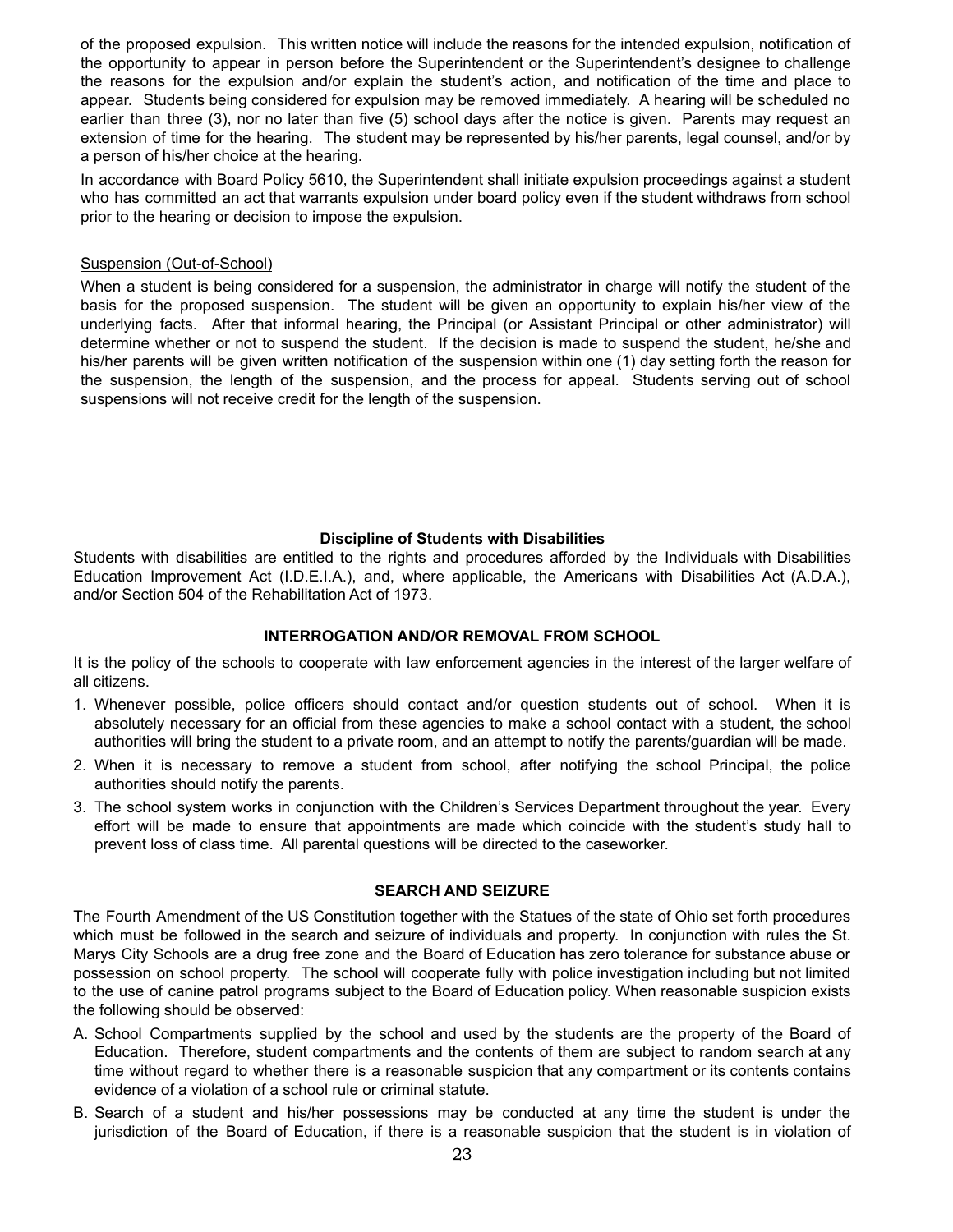school rules. A search may also be conducted to protect the safety of others. Failure to comply with a reasonable search will be considered insubordination.

#### **STUDENT EXPRESSION**

False statements, disruptive or potentially disruptive activities, the use of obscenities, and advocating violation of the law or official school regulations are unacceptable means of expression.

#### **ELEMENTARY DRESS AND GROOMING CODE**

If dress and grooming permitted by the code and parents and worn by the students have an adverse effect upon learning and educational atmosphere at school, adjustments and changes will be made to alleviate the problem. Parents and students are trusted to remember that the school is a place of learning and not a showroom for extremes of dress and grooming. The Principal has the authority to address and enforce inappropriate dress. Good judgment, maturity, and responsible action are expected. Abuse of privileges can result only in having these privileges withdrawn.

- 1. Hair length will be specified by any department where safety and educational process is involved.
- 2. Clothing with figures or lettering that is vulgar, includes sexual innuendo, suggestive, obscene or distasteful is not to be worn. Clothing, patches etc. that encourage, promote or advertise the use of alcohol, drugs/tobacco are prohibited. No clothing that is considered discriminatory or prejudicial will be permitted. Interpretation of such material is at the discretion of the school administration.

In accordance with the Safe Schools Act no student shall

- A) wear, possess, use, distribute, display or sell any clothing, jewelry, emblem, badge, symbol, sign that reflects affiliation with any gang.
- B) engage in any act, either verbal or nonverbal that demonstrates gang membership or affiliation.
- C) engage in any act that furthers the interests of gang activity including soliciting membership or affiliation with any gang.
	- Gang defined: Any group of two or more whose membership purpose includes the commission of illegal acts or the violation of the rules of St. Marys City Schools.
- 3. Clothing that negatively affects the learning atmosphere of the class is prohibited.
- 4. Hats or headgear (bandanas, hoods, etc.) are not permitted to be worn in school.
- 5. No long wallet chains will be allowed nor will choker chains of excessive length.
- 6. Pants must be worn at the waist.
- 7. Clothing with excessive holes or tears are prohibited.
- 8. Shoes known as "Heelies", or shoes with wheels on the bottom, are not permitted to be used anytime at school.

The Principal reserves the right to make judgments concerning questionable modes of dress.

Students in violation of the dress code will be sent to the office and arrangements will be made to correct the problem. A reasonable time will be given to correct the violation. Failure to correct the violation will result in appropriate disciplinary action.

## BULLYING AND OTHER FORMS OF AGGRESSIVE BEHAVIOR

The Board of Education is committed to providing a safe, positive, productive, and nurturing educational environment for all of its students. The Board encourages the promotion of positive interpersonal relations between members of the school community.

Harassment, intimidation, or bullying toward a student, whether by other students, staff, or third parties is strictly prohibited and will not be tolerated. This prohibition includes aggressive behavior, physical, verbal, and psychological abuse, and violence within a dating relationship. The Board will not tolerate any gestures, comments, threats, or actions which cause or threaten to cause bodily harm or personal degradation. This policy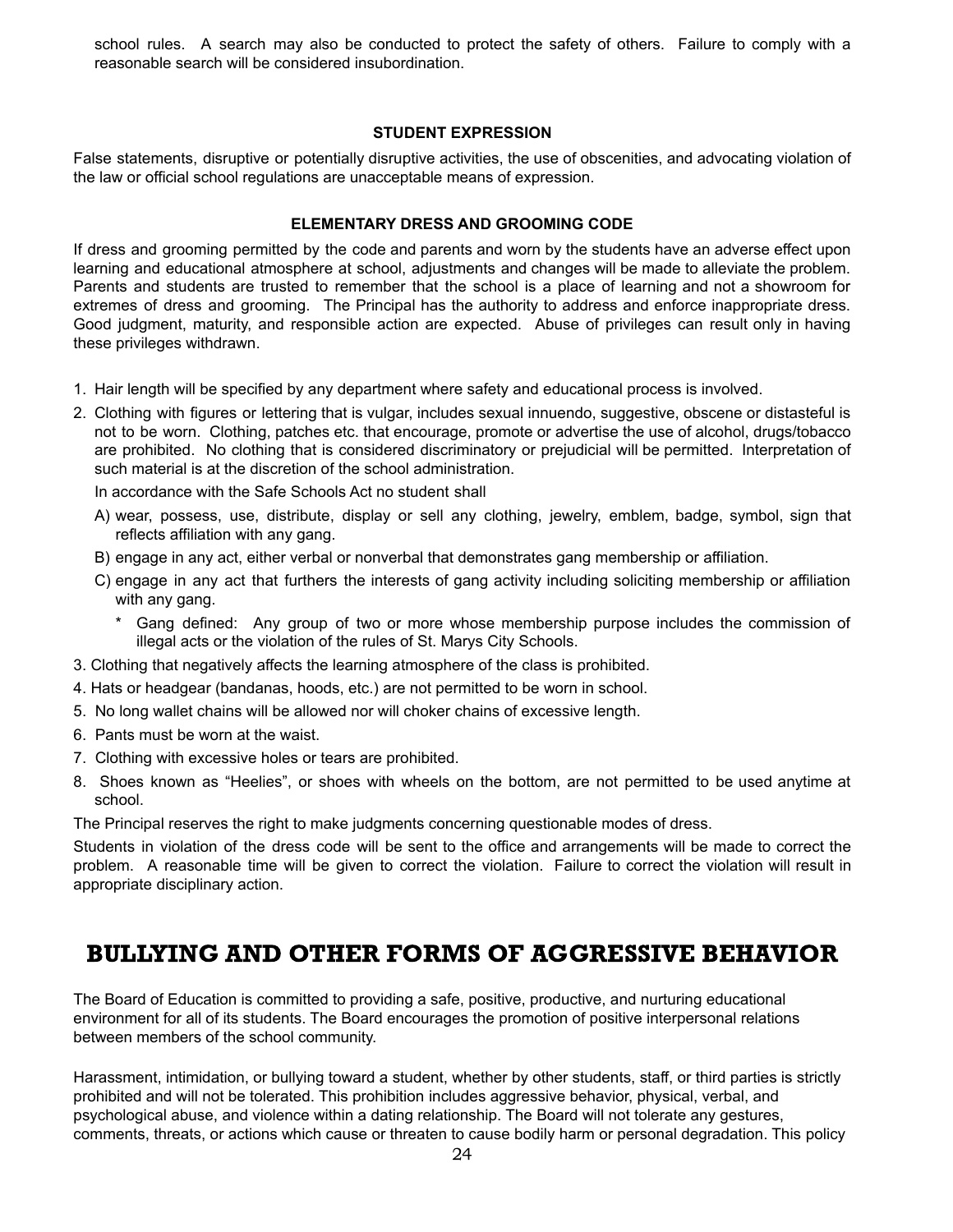applies to all activities in the District, including activities on school property or while en route to or from school, and those occurring off school property if the student or employee is at any school-sponsored, school-approved or school-related activity or function, such as field trips or athletic events where students are under the school's control, in a school vehicle, or where an employee is engaged in school business.

This policy has been developed in consultation with parents, District employees, volunteers, students, and community members as prescribed in R.C. 3313.666 and the State Board of Education's Model Policy.

Harassment, intimidation, or bullying means:

- A. Any intentional written, verbal, graphic, or physical act that a student or group of students exhibits toward another particular student(s) more than once and the behavior both causes mental or physical harm to the other student(s) and is sufficiently severe, persistent, or pervasive that it creates an intimidating, threatening, or abusive educational environment for the other student(s); or
- B. Violence within a dating relationship.

Aggressive behavior is defined as inappropriate conduct that is repeated enough, or serious enough, to negatively impact a student's educational, physical, or emotional well being. This type of behavior is a form of intimidation and harassment, although it need not be based on any of the legally protected characteristics, such as sex, race, color, national origin, marital status, or disability. It would include, but not be limited to, such behaviors as stalking, bullying/cyberbullying, intimidating, menacing, coercion, name-calling, taunting, making threats, and hazing.

Harassment, intimidation, or bullying also means electronically transmitted acts (i.e., internet, e-mail, cellular telephone, personal digital assistant (PDA), or wireless hand-held device) that a student(s) or a group of students exhibits toward another particular student(s) more than once and the behavior both causes mental and physical harm to the other student and is sufficiently severe, persistent, or pervasive that it creates an intimidating, threatening, or abusive educational environment for the other student(s).

Any student or student's parent/guardian who believes she/he has been or is the victim of aggressive behavior should immediately report the situation to the building principal or assistant principal, or the Superintendent. The student may also report concerns to teachers and other school staff who will be responsible for notifying the appropriate administrator or Board official. Complaints against the building principal should be filed with the Superintendent. Complaints against the Superintendent should be filed with the Board President.

Every student is encouraged, and every staff member is required to report any situation that they believe to be aggressive behavior directed toward a student. Reports may be made to those identified above.

All complaints about aggressive behavior that may violate this policy shall be promptly investigated. The building principal or appropriate administrator shall prepare a written report of the investigation upon completion. Such a report shall include findings of fact, a determination of whether acts of harassment, intimidation, and/or bullying were verified, and, when prohibited acts are verified, a recommendation for intervention, including disciplinary action shall be included in the report. Where appropriate, written witness statements shall be attached to the report.

If the investigation finds an instance of harassment, intimidation, and/or bullying has occurred, it will result in prompt and appropriate remedial and/or disciplinary action. This may include expulsion for students, up to discharge for employees, exclusion for parents, guests, volunteers, and contractors, and removal from any official position and/or a request to resign for Board members. Individuals may also be referred to law enforcement officials.

Retaliation against any person who reports, is thought to have reported, files a complaint, or otherwise participates in an investigation or inquiry concerning allegations of aggressive behavior is prohibited and will not be tolerated. Such retaliation shall be considered a serious violation of Board policy and independent of whether a complaint is substantiated. Suspected retaliation should be reported in the same manner as aggressive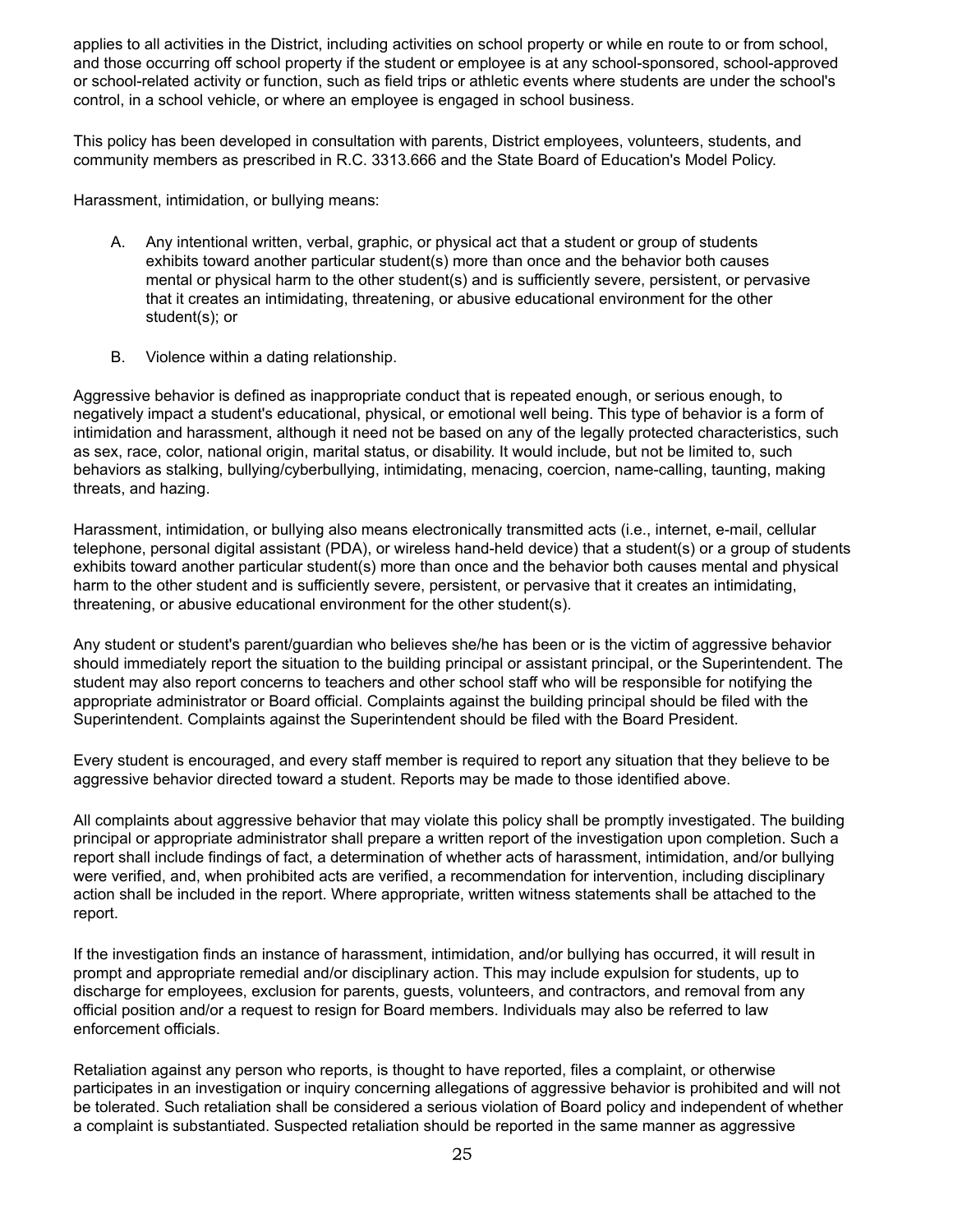behavior. Making intentionally false reports about aggressive behavior for the purpose of getting someone in trouble is similarly prohibited and will not be tolerated. Retaliation and intentionally false reports may result in disciplinary action as indicated above.

If a student or other individual believes there has been aggressive behavior, regardless of whether it fits a particular definition, s/he should report it and allow the administration to determine the appropriate course of action.

This policy shall not be interpreted to infringe upon the First Amendment rights of students (i.e., to prohibit a reasoned and civil exchange of opinions, or debate, that is conducted at appropriate times and places during the school day and is protected by State or Federal law).

The complainant shall be notified of the findings of the investigation, and as appropriate, that remedial action has been taken. If after investigation, acts of bullying against a specific student are verified, the building principal or appropriate administrator shall notify the parent/guardian of the victim of such finding. In providing such notification care shall be taken to respect the statutory privacy rights of the perpetrator of such harassment, intimidation, and/or bullying.

If after investigation, an act of harassment, intimidation, and/or bullying by a specific student is verified, the building principal or appropriate administrator shall notify in writing the parent/guardian of the perpetrator of that finding. If disciplinary consequences are imposed against such students, a description of such discipline shall be included in the notification.

#### **Complaints**

Students and/or their parents/guardians may file reports regarding suspected harassment, intimidation, or bullying. Such reports shall be reasonably specific including the person(s) involved, number of times and places of the alleged conduct, the target of suspected harassment, intimidation, and/or bullying, and the names of any potential student or staff witnesses. Such reports may be filed with any school staff member or administrator, and they shall be promptly forwarded to the building principal for review, investigation, and action.

#### **Privacy/Confidentiality**

The School District will respect the privacy of the complainant, the individual(s) against who the complaint is filed, and the witnesses as much as possible, consistent with the Board's legal obligations to investigate, to take appropriate action, and to conform with any discovery or disclosure obligations. All records generated under this policy and its related administrative guidelines shall be maintained as confidential to the extent permitted by law.

#### **Reporting Requirement**

At least semi-annually, the Superintendent shall provide to the President of the Board a written summary of all reported incidents and post the summary on the District website (if one exists). The list shall be limited to the number of verified acts of harassment, intimidation, and/or bullying, whether in the classroom, on school property, to and from school, or at school-sponsored events.

Allegations of criminal misconduct and suspected child abuse will be reported to the appropriate law enforcement agency and/or to Child Protective Services in accordance with statute. District personnel shall cooperate with investigations by such agencies.

#### **Immunity**

A School District employee, student, or volunteer shall be individually immune from liability in a civil action for damages arising from reporting an incident in accordance with this policy and R.C. 3313.666 if that person reports an incident of harassment, intimidation, and/or bullying promptly, in good faith, and in compliance with the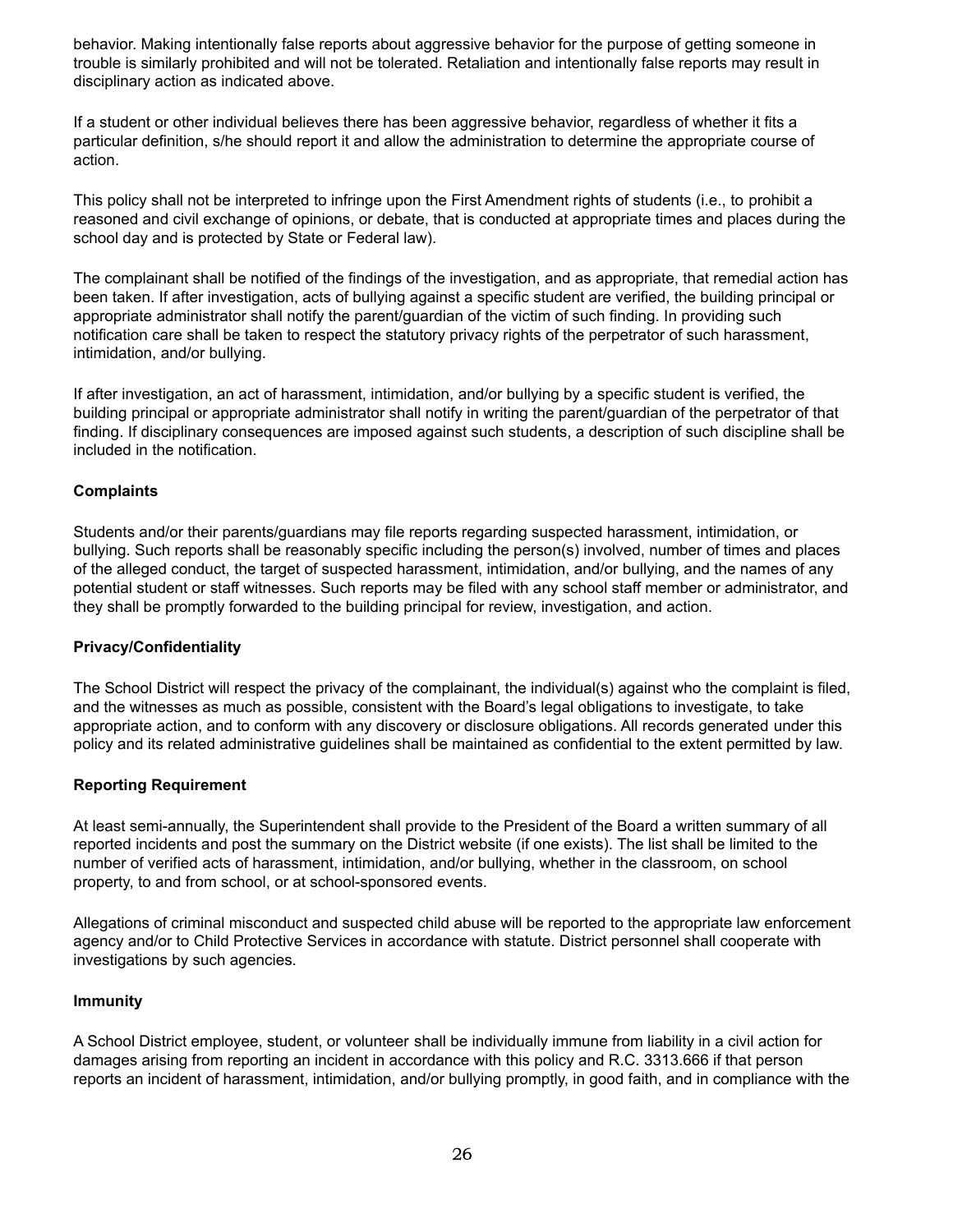procedures specified in this policy. Such immunity from liability shall not apply to an employee, student, or volunteer determined to have made an intentionally false report about harassment, intimidation, and/or bullying.

#### **Notification**

Notice of this policy will be **annually** circulated to and posted in conspicuous locations in all school buildings and departments within the District and discussed with students, as well as incorporated into the teacher, student, and parent/guardian handbooks. State and Federal rights posters on discrimination and harassment shall also be posted at each building. All new hires will be required to review and sign off on this policy and the related complaint procedure.

#### **Education and Training**

In support of this policy, the Board promotes preventative educational measures to create greater awareness of aggressive behavior, including bullying and violence within a dating relationship. The Superintendent or designee shall provide appropriate training to all members of the School District community related to the implementation of this policy and its accompanying administrative guidelines. All training regarding the Board's policy and administrative guidelines and aggressive behavior and bullying in general, will be age and content appropriate.

To the extent that State or Federal funds are appropriated for these purposes, the District shall provide training, workshops, and/or courses on this policy for school employees and volunteers who have direct contact with students. Time spent by school staff in these training programs shall apply toward mandated continuing education requirements.

The Superintendent shall develop administrative guidelines to implement this policy. Guidelines shall include reporting and investigative procedures, as needed. The complaint procedure established by the Superintendent shall be followed.

R.C. 3313.666, 3313.667 State Board of Education Model Policy (2007)

Revised 11/14/07 Revised 11/23/10

## STUDENT SERVICES

#### **Assemblies**

School assemblies will be contracted for the school through the combined effort of the administration and Elementary Staff. Assemblies may take place both in the gymnasium and or cafeteria of each school.

#### **Cafeteria**

The Cafeteria will be open the first day of school. Pupils who carry lunches from home should also use the tables in the cafeteria. All students will be given at least 20 minutes for lunch. All food is to be eaten in the cafeteria. You are to throw away the tray, paper plate and utensils in the trash cans provided. Students are not permitted to bring their own breakfast to school, and eat it in the cafeteria.

## Guidance

The Guidance Office is located in the school office. The services provided to the students are many and varied. Students are urged to take advantage of these services when necessary. Appointments can be made both before school and after school or by parents/guardians.

## Library and Computer Labs

1. The library is available to students during the school day. Most students will have a scheduled time each week to visit the Library. Acceptable use of the library includes studying, homework, and checking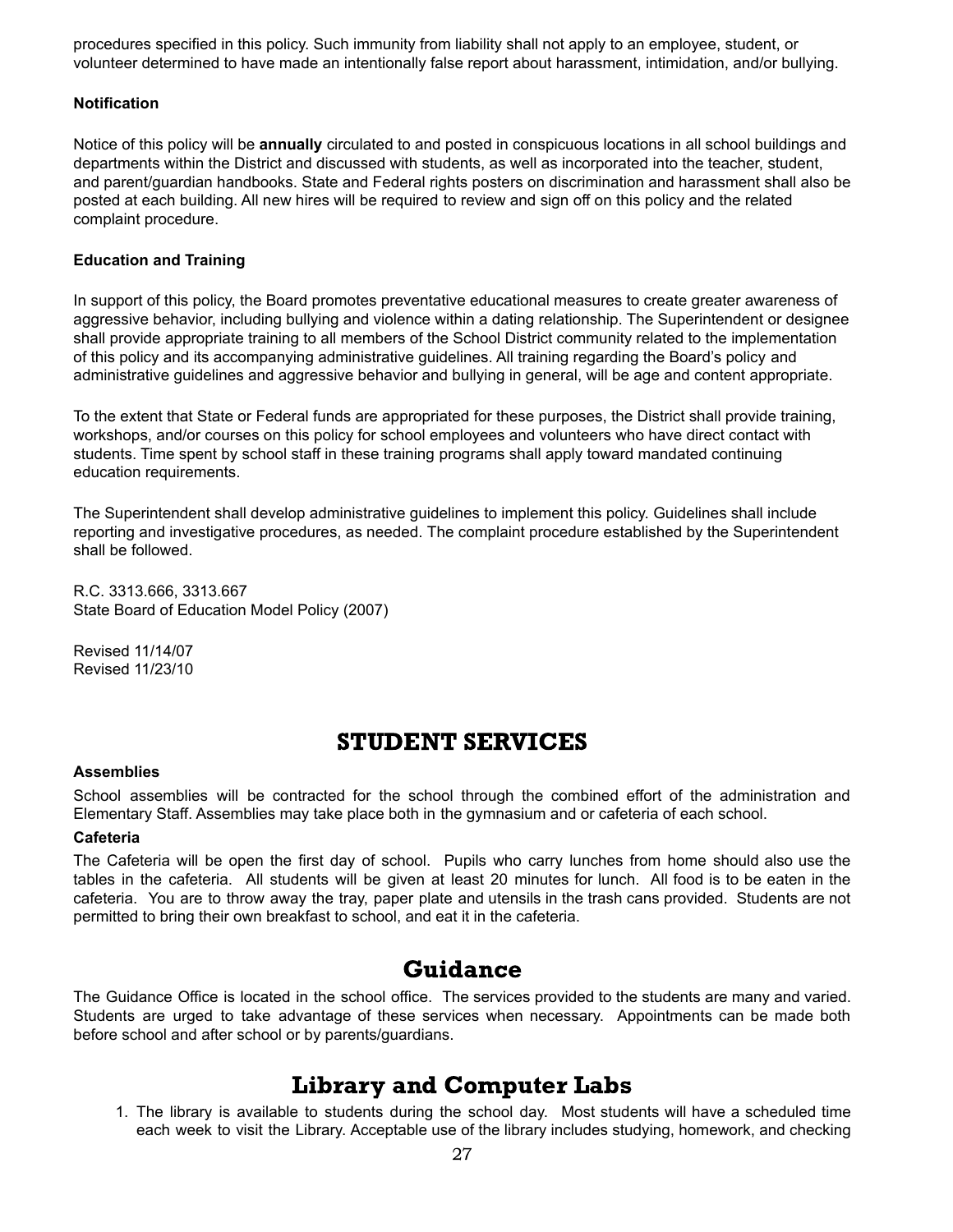out books for research and/or pleasure reading.

- 3. Computers are available for research and word processing. The internet is accessible for students to search for information pertaining to school research projects only. A student login and a parent-signed Student Internet Access Consent Form are required.
- 4. Books are checked out for 15 school days and may be renewed. There are no daily fines, but lost or damaged materials must be paid for at the conclusion of the school year. Students with overdue books cannot check out library materials until the overdue books are returned.

## Student Birthdays and Other Non-School Related Events

In order to avoid hurt feelings, the school will not distribute invitations to personal events such as birthday parties unless the entire class or entire gender of a class is included on the invitation.

No delivery of student gifts (such as balloons, flowers, etc) will be accepted by the school due to the disruption the gift may cause and the limited space in the classrooms and busses.

## BUS RIDING TRANSPORTATION TO SCHOOL

The transportation schedule and routes are available by contacting the District Service Center at (419) 300-1402.

Students may only ride assigned buses and must board and depart from the bus at assigned bus stops. Students will not be permitted to ride unassigned buses for any reason other than an emergency.

The Principal may approve a change in a student's regular assigned bus stop to address a special need, upon the Principal's approval of a note from a parent stating the reason for the request and the duration of the requested change.

A student may be released "on his/her own" only with verified parental permission.

Also, in case of emergency transportation change, the identity of the caller and any custodial arrangements should be confirmed before the child is permitted to leave. If the parent is calling from home, the school can verify the request by a return telephone call. In the event the telephone call is not being made from the child's residence, the caller should be asked detailed questions about the child. These questions might include the child's date of birth, names of teachers and classmates, and similar facts which should be known to his/her parents. Transportation changes for a student should be accompanied by a written notice from parent or guardian. In the event that a note is not received a phone call must be made to verify a transportation change.

## BUS CONDUCT

Students who are riding to and from school on district provided transportation are required to follow all basic safety rules. This applies to school-owned buses as well as any contracted transportation.

The driver may assign seating or direct students in any reasonable manner to maintain transportation safety.

Students must comply with the following basic safety rules:

#### **Prior to Loading (on the road and at school)**

Each student shall:

- 1. Be on time at the designated loading zone prior to the scheduled stop.
- 2. Stay off the road at all times while walking to and waiting for school transportation
- 3. Line up single file off the roadway to enter
- 4. Wait until the school transportation is completely stopped before moving forward to enter
- 5. Refrain from crossing a highway until the driver signals it is safe to cross
- 6. Properly board and depart the vehicle
- 7. Go immediately to a seat and be seated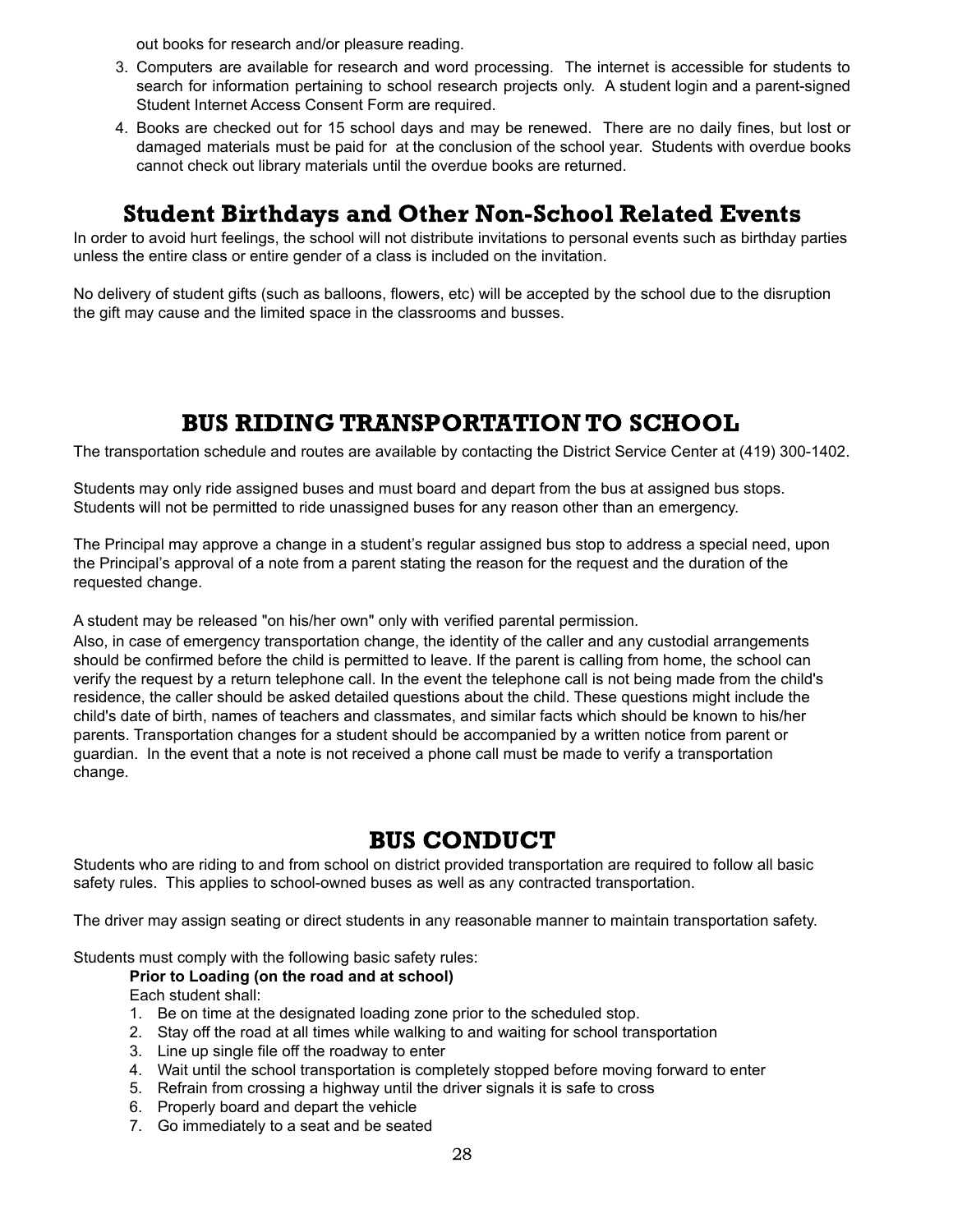It is the parents' responsibility to inform the bus driver when their child will not be aboard school transportation. Drivers will not wait for students who are not at their designated stops on time.

## **During the trip**

Each student shall:

- 1. Remain seated while the school transportation is in motion
- 2. Keep head, hands, arms, and legs inside the school transportation at all times
- 3. Not push, shove or engage in scuffling
- 4. Not litter in the school vehicle or throw anything in, into, or from the vehicle
- 5. Keep books, packages, coats, and all other objects out of the aisle
- 6. Be courteous to the driver and to other students
- 7. Do not eat or play games, cards, etc.
- 8. Do not use nuisance devices (e.g., laser pointers) on the bus in a way that disrupts the safe transportation of students and/or endangers students or employees
- 9. Do not tamper with the school vehicle or any of its equipment (including, but not limited to emergency and/or safety equipment.

#### **Exiting the school vehicle**

Each student shall:

- 1. Remain seated until the vehicle has stopped
- 2. Cross the road, when necessary, at least ten (10) feet in front of the vehicle, but only after the driver signals that it is safe
- 3. Be alert to a possible danger signal from the driver

The driver will not discharge students at places other than their regular stop at home or at school unless he/she has proper authorization from school officials.

## Penalties for Infractions

A student who misbehaves on the bus shall be disciplined in accordance with the Student Discipline Code and may lose the privilege of riding the bus, through a bus suspension. If a student is to be considered for bus suspension, all Due Process Rights will be given to the student.

# Crisis Preparedness:

## Parents and School Emergencies Introduction

The safety and security of our students and staff are top priorities for St Marys City Schools (SMCS). This article explains some of the procedures that have been planned and practiced in the event of an emergency at your child's school.

School administrators work closely with police, fire, emergency services and public health to ensure our Emergency Operations Plan reflects appropriate practices and all schools are prepared for emergencies. Key personnel are trained in National Incident Management System procedures, and SMCS takes an all-hazards approach to emergency readiness. We are prepared to work in partnership with emergency responders should a critical incident occur in one of our schools.

Our comprehensive emergency plan addresses a multitude of potential incidents, not because we expect them to occur, but because we want to be prepared in case they do. For security reasons, specific details are not made available to the public; however, parents and students have a vital role and it is important that you know what to do in an emergency. Please review information in advance of the school year, to make sure you and your child understand the emergency procedures.

## What is an Emergency?

An emergency is any unexpected incident that could possibly put your child's safety at risk. It could be anything from a disruption in utilities to inclement weather and could affect one child, one school, or the entire school district. School officials, and sometimes emergency responders, will evaluate the seriousness of each situation and determine the best action to respond quickly, safely and appropriately.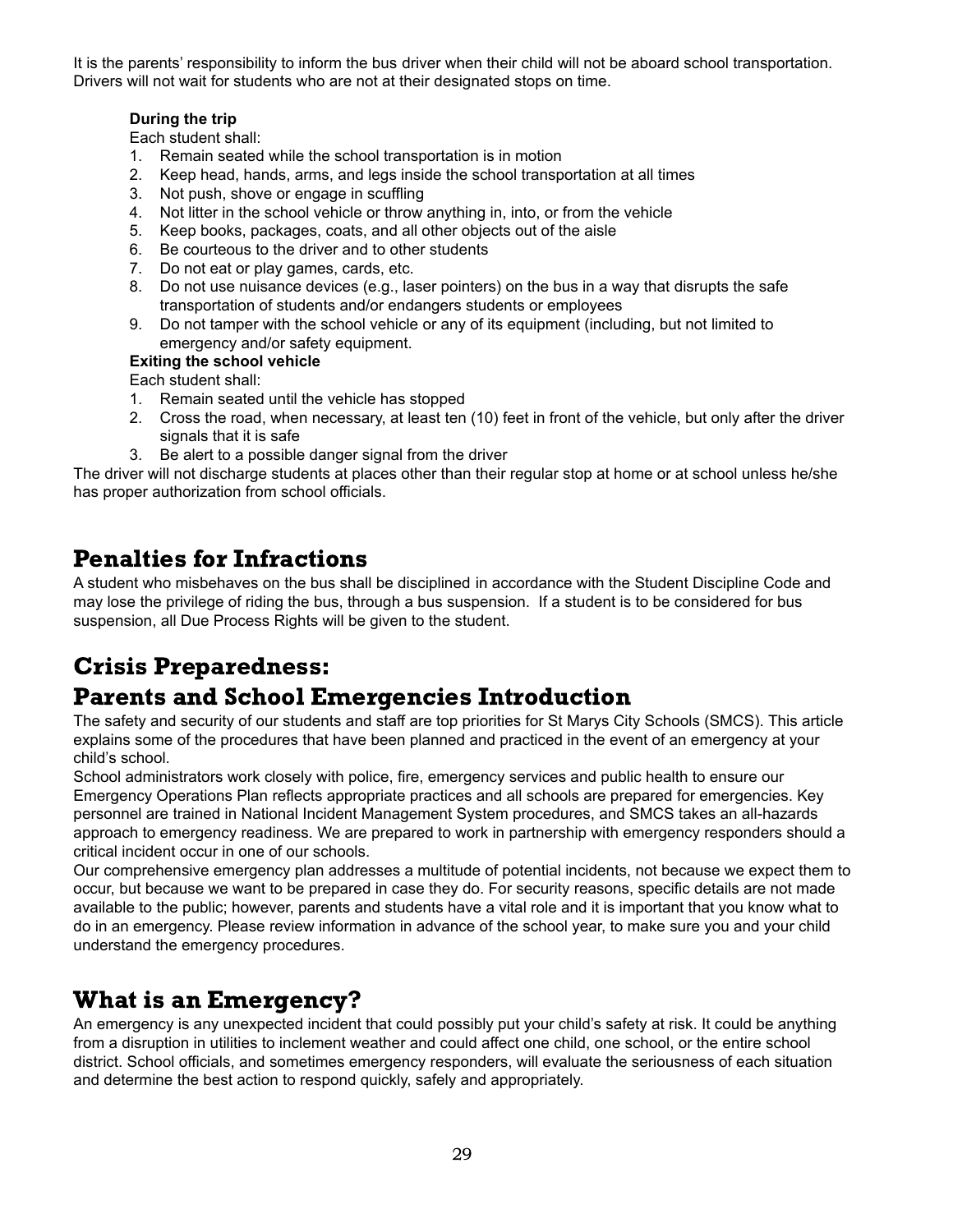Advanced planning and preparation can minimize the risks in any emergency situation. This article offers guidelines for preparedness, what parents should do, and what the school will do in the event of an emergency. Communication procedures and student release procedures are also outlined.

# Preparedness –What Should Parents do to Prepare for an Emergency?

Parents have an invaluable role in preparing their children for emergencies. Listed below are some of the ways you can help them understand that if an emergency occurs at school, teachers and school officials are trained to handle the situation. Reassure them you will be contacted by the school and you will be reunited with them as soon as it is safe to do so.

- Be sure emergency contact information is current and correct. Contact the school secretary immediately whenever your work, home or cell number changes.
- Keep the school nurse informed of any medical conditions or physical limitations your child may have or medications your child may be taking. Provide the necessary medical supplies and medications for daily use.
- Identify who is authorized to pick up your child if you are not able to respond. Make sure their contact information is current and correct. Please understand your child will only be released to parents and persons identified on the emergency contact list. Discuss this information with your child.
- Make sure your child knows their parent or guardian's name, address, and phone numbers. If there is only one parent or guardian, your child should have contact information for a second responsible adult.
- Talk with your child about the importance of remaining calm and following instructions in the event of an emergency. If an emergency occurs while they are at school, their teacher will provide them with appropriate instructions and information.
- Let your child know they could be moved to another location until you can pick them up. Explain the term "relocation" so they are not afraid of being evacuated from their school.
- Explain that cell phones should not be used during an emergency unless directed to do so by a teacher. Texting may be the preferred method of communication. Emergency responders will depend on cell phones for communication. If students and parents are trying to contact each other, cell phone circuits may become overloaded, interfering with the ability of emergency personnel to communicate vital information.
- Whenever you are on school grounds, remain alert to activity in and around the school. Report any suspicious activity to school administration and/or law enforcement so they can investigate.
- Establish a family preparedness plan including a communications plan. This will enable you to communicate with all family members during an emergency.

# WhatWill Schools Do in the Event of an Emergency?

What we do in an emergency depends on the situation and the specifics of the incident. We will make every attempt to ensure that instruction continues, even when it becomes necessary to secure the school. Depending on the severity of the threat or emergency, additional measures may be taken, including sheltering-in-place, evacuating students from the building or closing the school early.

If emergency responders are called to the scene, we will work with them in a unified command to determine which plan should be implemented. School emergency plans vary from school to school, based on school size, building layout and other relevant factors, and are initiated depending on the events unfolding at the time of the incident. While every school has pre-established plans of action, evacuation sites, and family reunification plans, these plans must remain flexible as conditions change. Parents will be informed as soon as we have done everything we can to ensure the safety of students and when it becomes possible to provide accurate and helpful information.

## Protective Actions the School May Use

Each school has an emergency operations plan involving a number of possible actions. The response varies, depending on the conditions and the situations, and is determined by a team trained to make such decisions. It is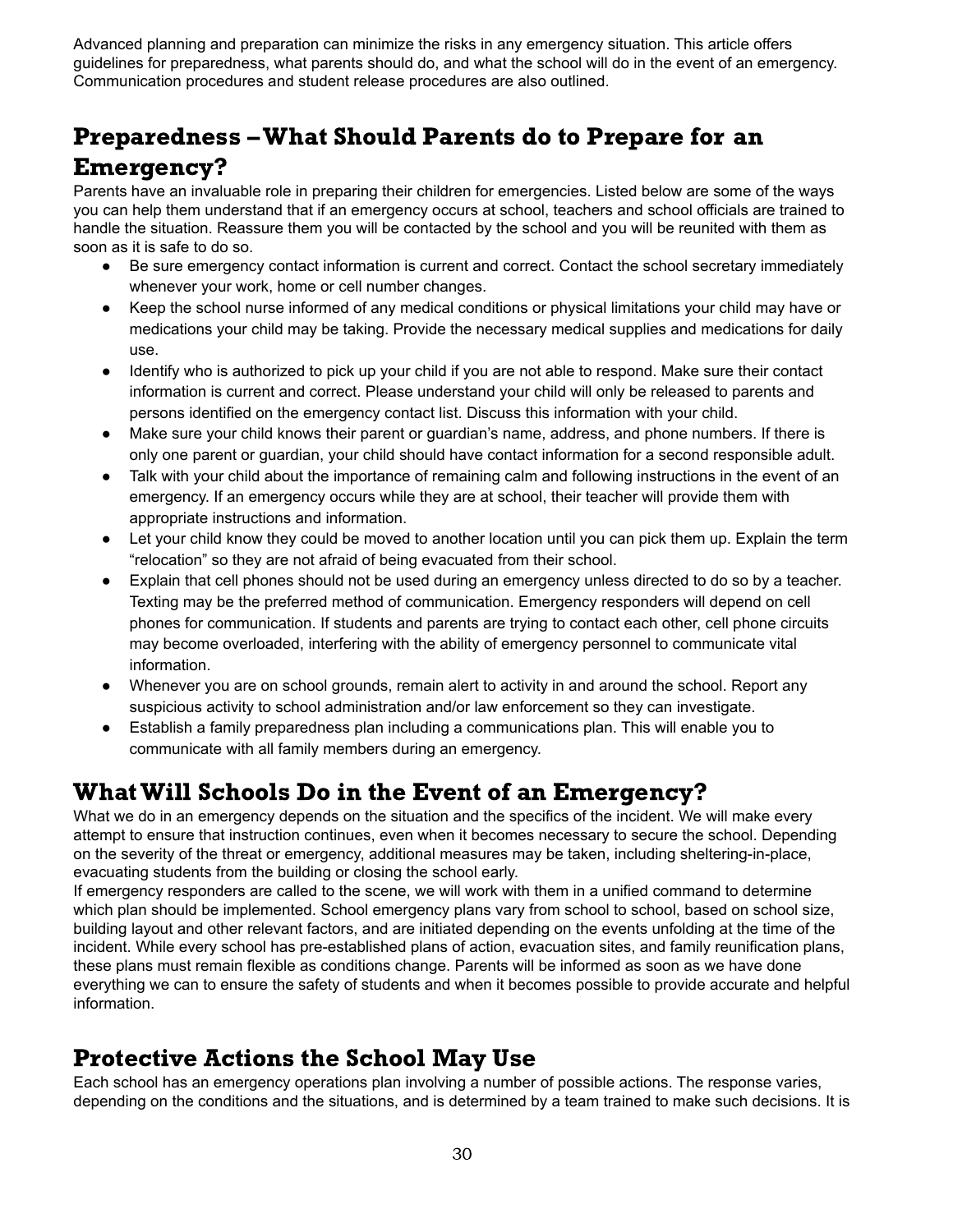important for parents to understand that if a critical incident occurs, students will be dismissed to parents only when danger has passed.

Schools may use the following protective actions:

### EMERGENCY ACTION LOCKDOWN

**LOCKDOWN** is initiated to isolate students and school staff from danger when there is a crisis inside the building and movement within the school might put students and staff in jeopardy. **LOCKDOWN** is used to prevent intruders from entering occupied areas of the building. The concept of **LOCKDOWN** is a "no one in, no one out" scenario. During **LOCKDOWN**, all exterior doors are locked, and students and staff are to remain in the classrooms or designated locations at all times. Teachers and other school staff are responsible for accounting for students and ensuring that no one leaves the safe area. **LOCKDOWN** is not normally preceded with any warning. This ACTION is considered appropriate for, but is not limited to, the following types of emergencies:

- **Gunfire**
- Violence inside the building

#### EMERGENCY ACTION CONTROLLED ACCESS/RELEASE

**CONTROLLED ACCESS/RELEASE** is initiated to isolate students and school staff from potential dangers outside the school and movement within the school is not dangerous. **CONTROLLED ACCESS/RELEASE** is used to prevent intruders from entering the building and prevent students and staff from exiting the building. During **CONTROLLED ACCESS/RELEASE**, all exterior doors are locked and monitored, and students and staff are to go about their normal routine. Teachers and other school staff are responsible for accounting for students and ensuring that no one leaves the building. **CONTROLLED ACCESS/RELEASE** is not normally proceeded with any warning. This ACTION is considered appropriate for, but is not limited to, the following types of emergencies:

• Incident near school that does not pose a danger to students

**CONTROLLED ACCESS/RELEASE** differs from **LOCKDOWN** because it does not require the locking of all classroom doors and it does allow for the free movement of staff and students within the building.

#### EMERGENCY ACTION STAND-BY/STAY PUT

**STAND BY/STAY PUT** is appropriate for all incidents that require hallways, entrances and exits to remain clear. Students and staff are to stay in their classroom and go about their normal routine. This ACTION is considered appropriate for, but is not limited to the following types of incidents:

● Medical situation inside the building.

## EMERGENCY ACTION SHELTER IN PLACE

**SHELTER IN PLACE** is a short-term measure implemented when there is a need to isolate students and staff from the outdoor environment to prevent exposure to airborne contaminants. The procedures include closing and sealing doors, windows and vents; shutting down the classroom/building heating, ventilation and air conditioning systems to prevent exposure to the outside air; and turning off pilot lights.

**SHELTER IN PLACE** allows for the free movement of staff and students within the building, although one should not leave the room until further instructions are received. It is appropriate for, but not limited to:

- gas leaks
- external chemical release
- hazardous material spills.

## EMERGENCY ACTION EVACUATION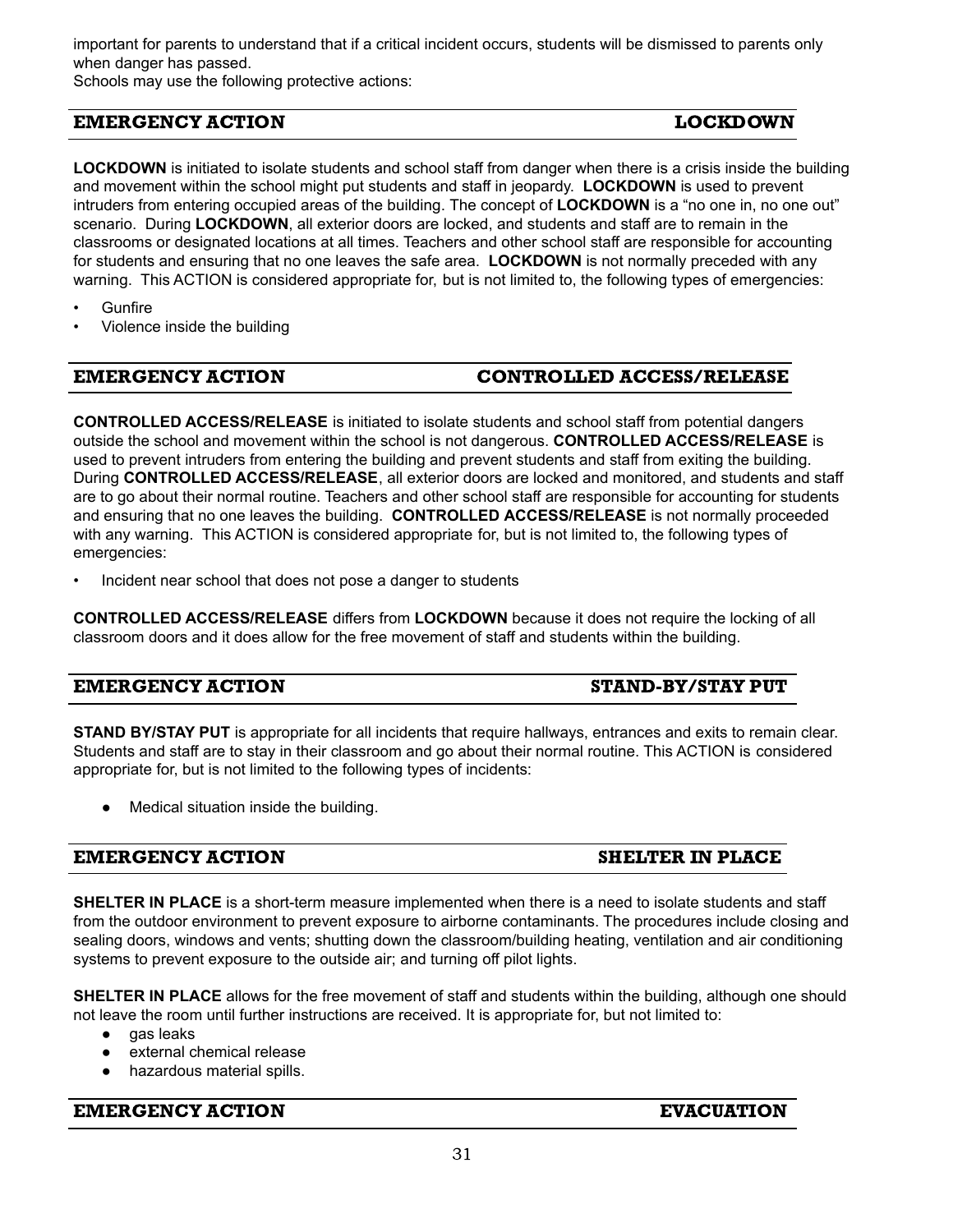**EVACUATION** is implemented when conditions make it unsafe to remain in the building. This ACTION provides for the orderly movement of students and staff along prescribed routes from inside school buildings to a designated outside area of safety. **EVACUATION** is considered appropriate for, but is not limited to, the following types of emergencies:

- **Fire**
- Bomb threat
- Explosion or threat of explosion

## What Should Parents do in the Event of an Emergency?

The most helpful parental responses to a school emergency are to remain calm and wait for accurate information to be sent to the number listed on your child's emergency contact. We understand it is a natural instinct for parents to want to rush to their child. It is important for you to understand that, during such an event, individual schools and emergency responders have made preparations to deal with these incidents. Your cooperation in an emergency is essential to the safe and swift resolution of the incident.

Please do not call the school. It is essential to keep phone lines open so school officials can make outgoing emergency calls. If students are ill or injured, the parents of those students will be notified first. Please do not go to the school. As we have learned from past school emergencies, one of our greatest challenges is how to manage an onslaught of parents and concerned citizens rushing to the scene to "help". By doing so, parents can inadvertently create traffic jams that may block emergency responders from getting to the scene or leaving if necessary to transport injured staff or students to emergency medical facilities.

- Remain calm, follow procedures, and cooperate with school and public safety officials.
- Remain close to the phone listed as your emergency contact number.
- Tune in to radio or television stations designated to carry SMCS emergency information. See "Emergency Communications" section below.
- Obtain current information about the incident from the district website at [www.smriders.net](http://www.smriders.net) or Edulink All Call.
- Understand that emergency pickup procedures are different than routine pick-up procedures. In the event you are notified to pick up your child at school or at the designated family reunification site, bring a photo identification card. If you must send someone else to pick up your child, be sure it is someone who is listed on school records as an authorized individual and they are in possession of a photo ID. Your child will not be released to anyone who is unauthorized or who cannot provide appropriate identification.
- Follow emergency procedures. If you are asked to pick up your child, you will be asked to follow the checkout procedure established for emergencies. The reunification system was developed to ensure the safety of students and it is vital that the procedure be followed.
- Remain in designated areas at the family reunification site.
- Be patient. It is essential that the family reunification procedure be carried out in an orderly manner so we can protect and account for all of our students.

## Emergency Communications – HowWill Parents be Notified if an Incident Occurs at School?

Our first priority is to ensure all students are safe, accounted for, and under adult supervision. As soon as it is possible to do so, the superintendent will communicate information to parents and the community. The school district has a variety of media available to parents which will be updated, as needed, with the most complete and accurate information available.

- 1. Mass notification system
- 2. Individual School Facebook Pages
- 3. School Website [www.smriders.net](http://www.smriders.net)